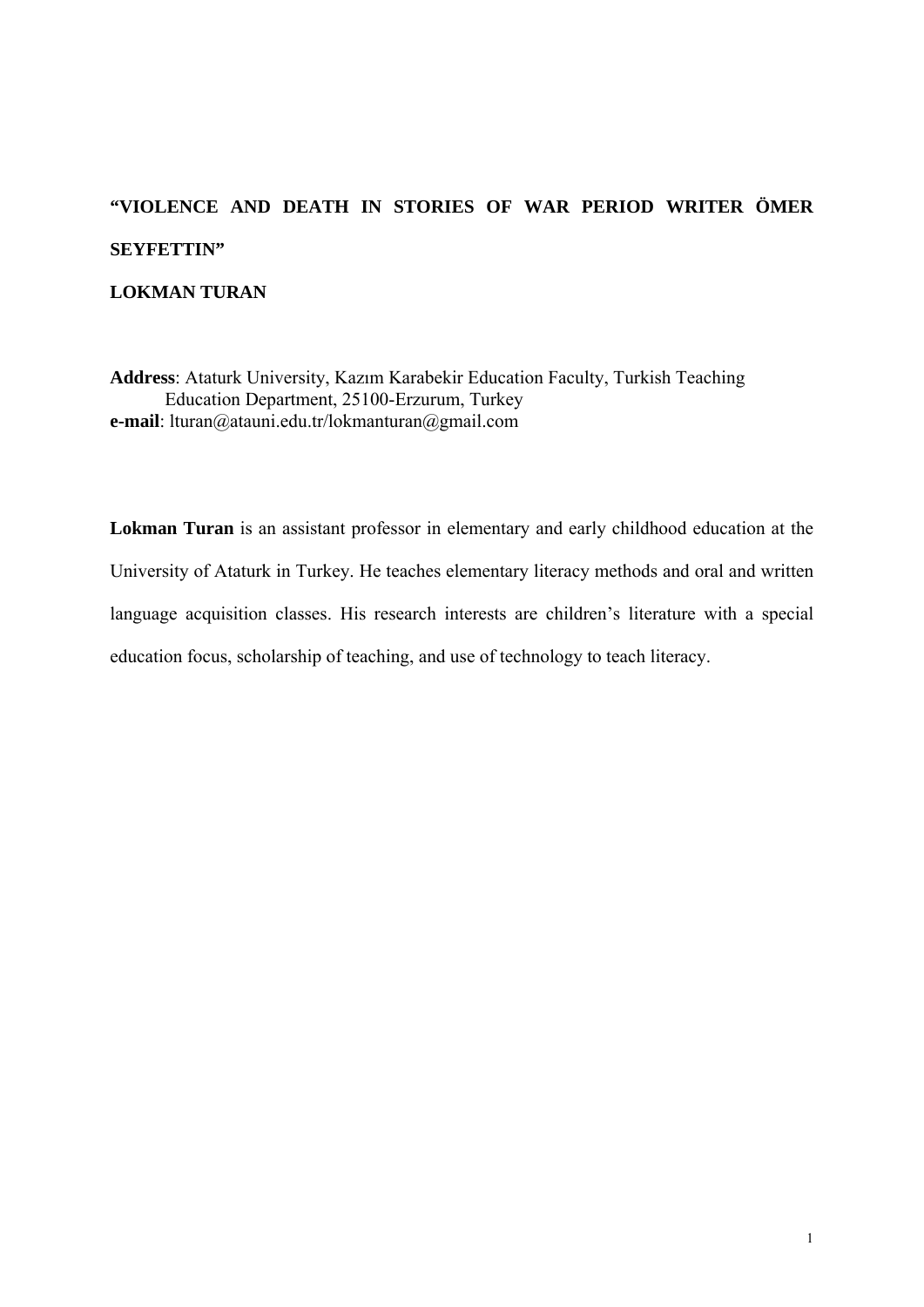# **VIOLENCE AND DEATH IN STORIES OF WAR PERIOD WRITER ÖMER SEYFETTIN**

### **ABSTRACT**

In this article, a brief biography is given and information is provided on, the period Ömer Seyfettin, one of the most widely read children's literature writers in Turkey lived in, and the subject of death and violence in 129 short stories he has written, compiled in 10 books, was analyzed. The data was subjected to computer aided quantitative analysis to determine at what level references were made to death and violence in these stories. Also, the subject of death and violence in stories was studied in the article by grouping them into various categories. In Category 1, what was the approach to war and the theme of war in stories; in Category 2, War and Child; in Category 3, the subjects of Illness, Misadventures, Suicide, Violence, Execution and Injury, which are the causes for individual deaths, were dealt with. The meaning of the violence-filled content of these stories in terms of children was discussed.

**Keywords:** Death, violence, children's literature, story, child, war

## **INTRODUCTION**

The attitude towards the control of death and concept of death has gone through a significant change in the last century. The main character of  $20<sup>th</sup>$  Century, called the century of wars, is deaths, famine, disabilities and thousands of orphaned sick children left behind by the war. There is no study yet revealing how many books and articles have been published in Turkish on the subject of death and violence.

In Turkey, the subject of death and violence has started to find a place in the world of children with an excessive scariness as the works of certain authors like Ömer Seyfettin started to be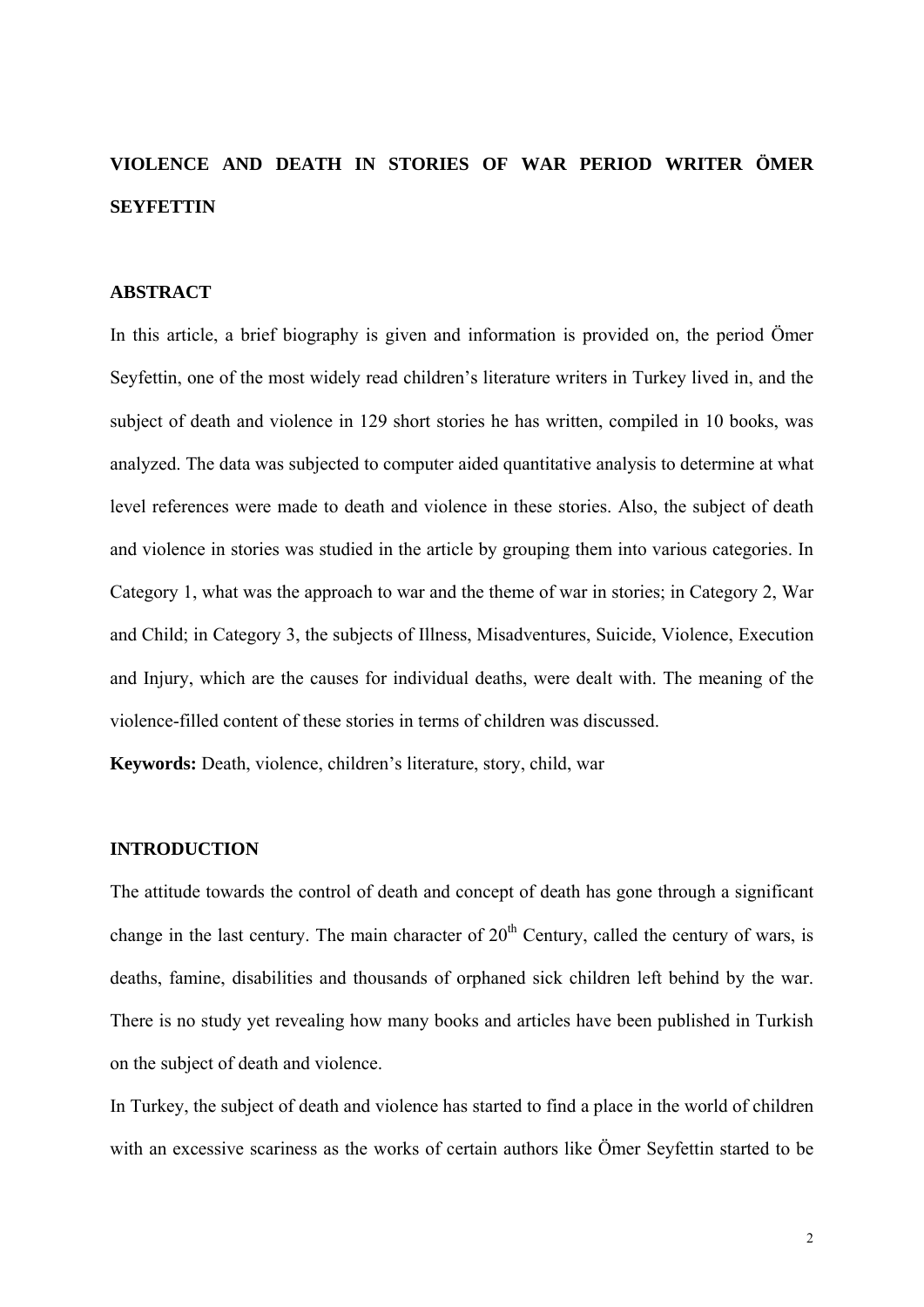evaluated as part of children's literature or recommended to allow children to gain national consciousness. Due to migration from villages to cities occurring in Turkey starting in 1960s, poverty, misery, deprivation, violence and death themes have started to be dealt with frequently in the texts of children's literature. Furthermore, the political struggles in Turkey in the 1970s have introduced ideological approaches into children's literature with the polarization in political life being reflected onto children's publications. Although one cannot trace the appearance of the awareness of children's literature in Turkey to a distant past, it has to be stated that the symbol of child in stories, novels and poems does not reflect the happy human being type.

In Turkey too, in 1970s, like in the West, "death itself had re-entered children's books" as one of a number of issues – including divorce, illness and teenage sexuality – and that children might be helped to come to terms with through literature. (Colin, 1998, p. 109).

It was in this period that Ömer Seyfettin's story books were included in the scope of children's literature, stories were taken in course books and they were recommended to children by teachers as reading books.

### **PERIOD ÖMER SEYFETTIN LIVED IN**

1900s are years in which an empire was torn down and in place of it, a republic was established in Turkey. It was in such a period that Ömer Seyfettin lived. Years 1884 and 1920 are both the dates of birth and death of the writer and they also denote a period in which approximately 300 historical events took place when the disintegration of Ottoman Empire started. World War 1 and the War of Independence are the most significant historical events of this period.

Ömer Seyfettin graduated as an officer from the Army Cadet School. He served in 1903-1906 in Kuşadası Reserve Troop Battalion and was a Border Company Commander in Macedonia after constitutional monarchy was declared. He abandoned the military because of his interest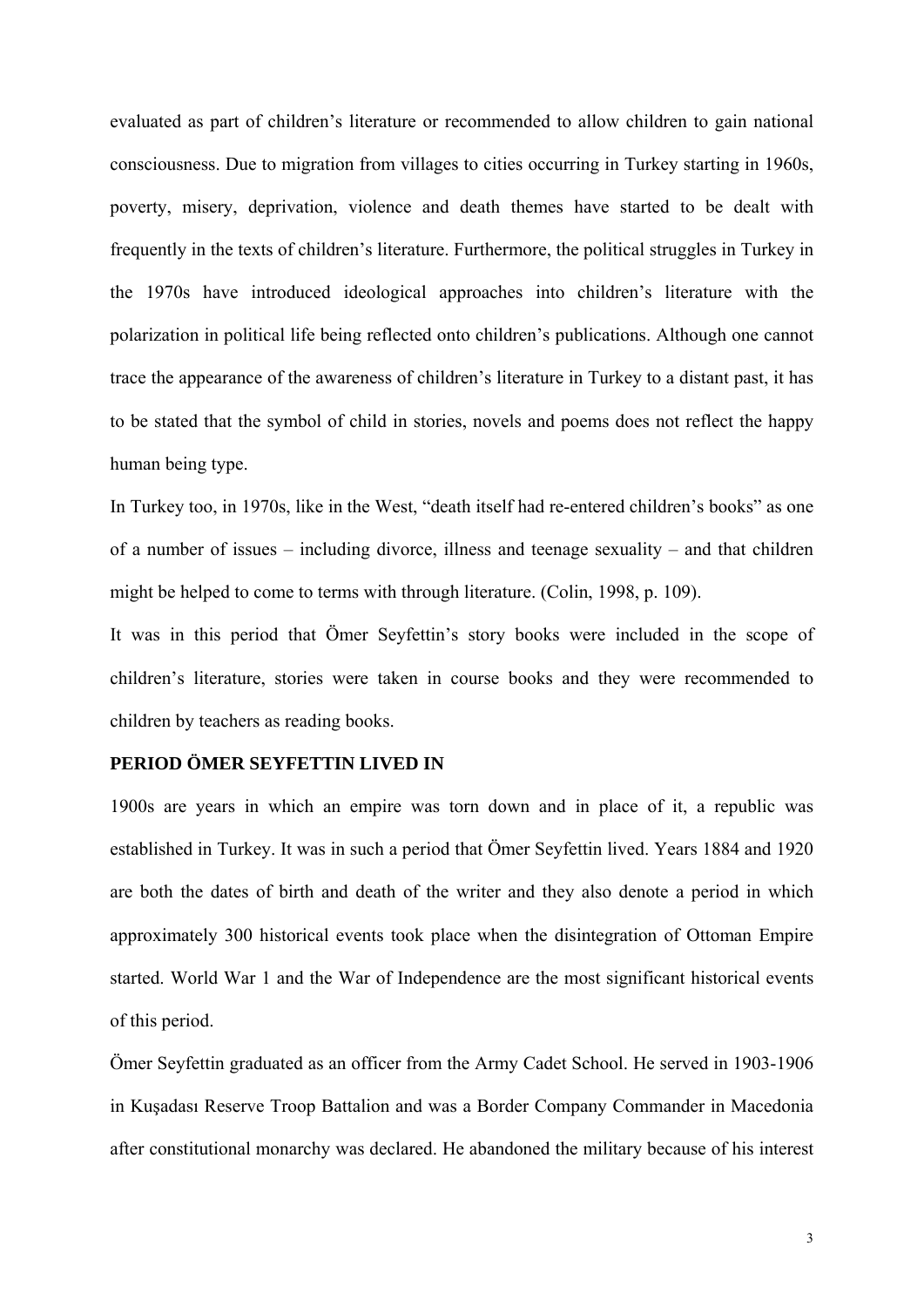in literature, going to Selanik (1910); returned to the Army during the Balkan War and was taken prisoner by the Greeks in the siege of Yanya. He was a war prisoner for a year after which he returned to Istanbul and died there (1920). The writer, who reflects the period he lived in his stories, has experienced the full violence of the war years because of his military service. In the diary of a high school teacher, the writer states the following: *"It came to my attention, the thing called history is a transmitter of disaster! It either does not mention happiness at all or it just touches upon it superficially. It is a master in finding a tragedy, treacherousness, pain or poison even in the most joyous, most luck-filled periods! This sad trend in history, which is the heritage of humanity, is also inherent in the human being himself. Calamities, pains, grief leave deep traces in our souls almost like a wound. Our happiness, joys, good days melt away and are forgotten with the featherlike lightness of a dream"* (Letter to Homeland, p. 72). Indeed, Ömer Seyfettin, too, who wrote children's stories, *either does not mention happiness at all or just touches upon it superficially*.

Along the same line, the writer says the following in his diary: "*Poor diary: I wrote the most bloody, terrible scenes in you. I read you so I don't feel grief. You will be my friend as long as I live.*" (Lonely Efe, p. 63).

The writers most widely read by children in Turkey have been researched by various scholars and it was revealed from the results of these researches that Ömer Seyfettin was the best known writer and his stories were the ones read most. In a survey conducted on 755 children with different socio-economical and socio-cultural structures to determine the book reading habit among grades 4 and 5 of primary education, it was found out that Ömer Seyfettin was the writer best known in grades 4 and 5 and the books titled The Currycomb, The Beating and The Haunted House of this writer ranked  $2<sup>nd</sup>$ ,  $7<sup>th</sup>$  and  $10<sup>th</sup>$  in the 4<sup>th</sup> grade among most widely known and read books. The Currycomb dropped to  $4<sup>th</sup>$  place in grade 5 with other stories of Ömer Seyfettin being in 9<sup>th</sup> place. (Tosunoğlu, 2003, p. 550).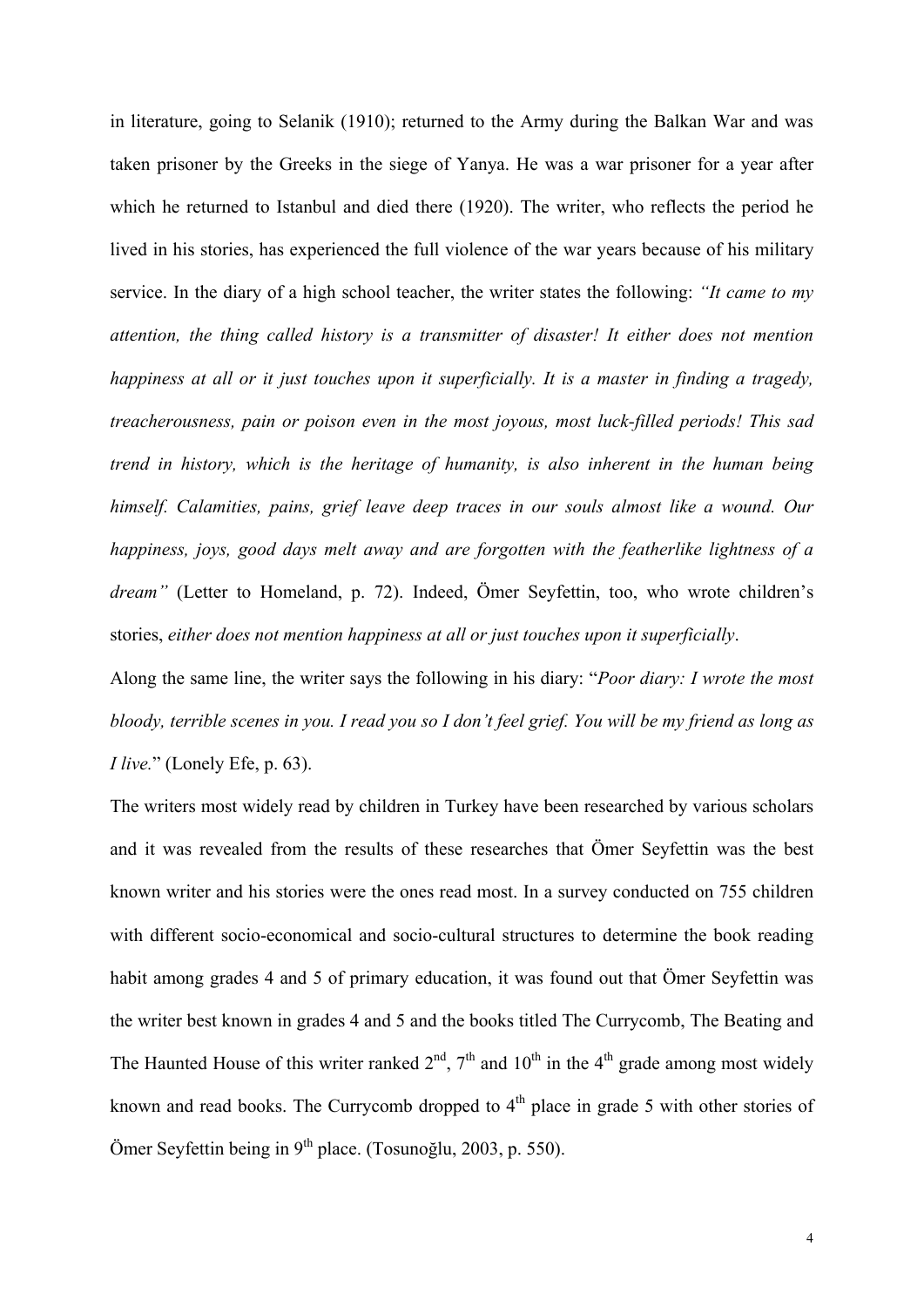The following significant question was asked in the same survey: "What do you feel when you read and finish a book?" It is observed after calculation of the frequencies of the answers given by the students; the answer ranking first is "I feel as if I took part in the event". The answer to this question is highly significant for our study because the children reading the violence-filled stories of Ömer Seyfettin say "I feel as if I took part in the event". It is well known that Ömer Seyfettin usually wrote his stories "to give lessons or to take lessons". When asked whether they read books for such a purpose, children who read Ömer Seyfettin placed the item of "giving lessons or taking lessons" in  $6<sup>th</sup>$  place. This brings the phenomenon of feeling as if having taken part in the event for children in place of the purpose of taking lessons from such stories. According to Tosunoğlu, the number of children using the expression "I feel as if I took part in the event" after having read death and violence-filled stories is quite high. (Tosunoğlu, 2003, p. 250).

A similar study conducted on 1272 children from different economic and social status on the subject of reading habits covers grade 5, 6, and 7 students. According to the survey results of this study, three of the top 5 books most widely read by grade 5 students are Ömer Seyfettin's stories titled Kaşağı (The Currycomb), Bomba (The Bomb) and Pembe İncili Kaftan (The Kaftan with Pink Pearls). It is terrifying that the story titled The Bomb is the second most widely read book among grade 5 students. Whilst The Currycomb preserves the property of being the  $5<sup>th</sup>$  most widely read book among grade 6 students in the same survey, this ranking changes again in grade 7 with The Currycomb becoming the  $2<sup>nd</sup>$  most widely read book. (Gönen, Öncü and Işıtan, 2004, p. 5).

Ömer Seyfettin has 10 books comprising 129 short stories. Below, 129 stories contained in 10 storybooks by Ömer Seyfettin are subjected to a quantitative analysis using a computer data base file. (Table 1). Pages referring to the death of individuals or a group of people were noted based on the records on pages disregarding whether the persons in the stories were real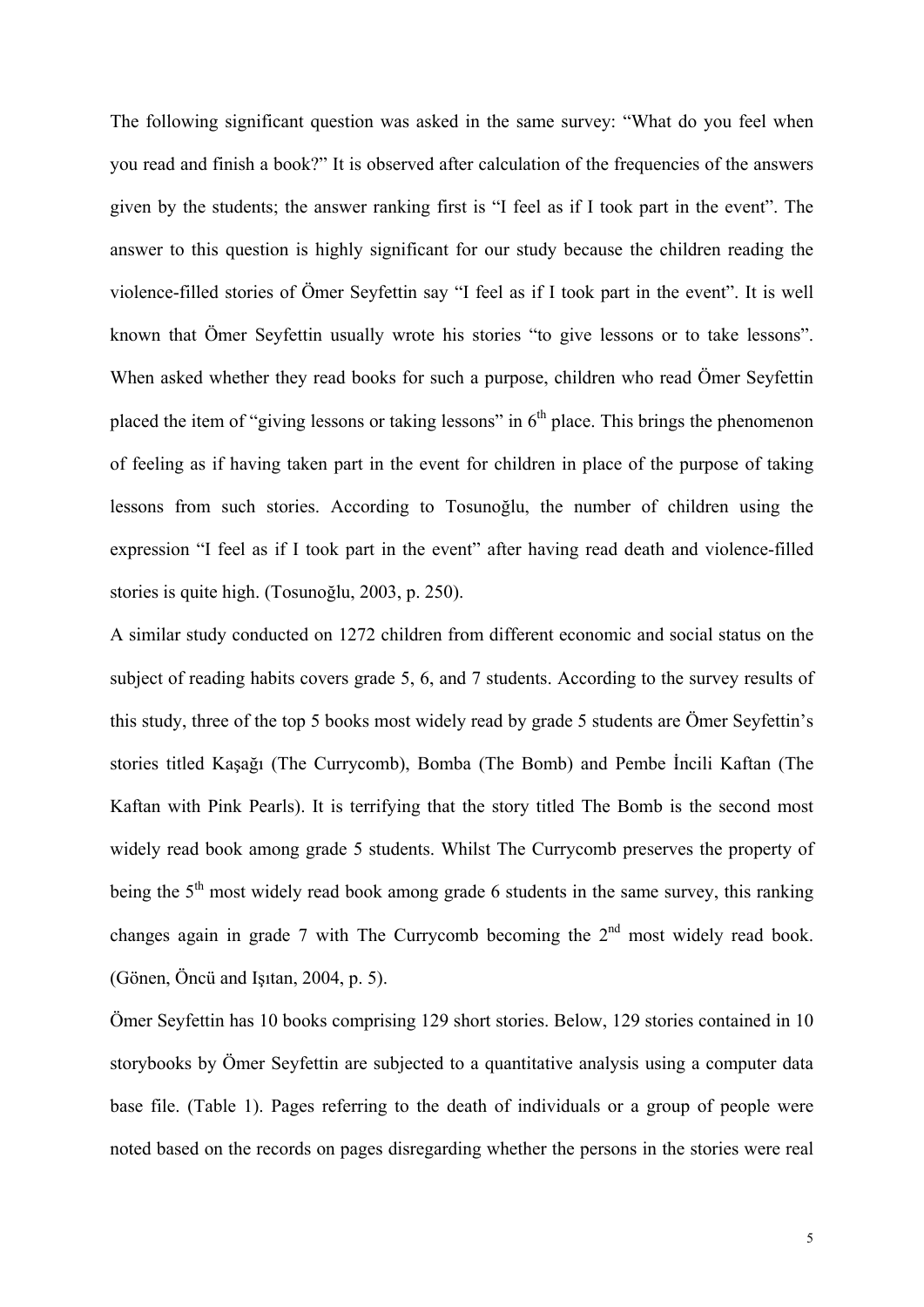or fictional. The unidentified persons who died in the rebellions and massacres, persecutions and in cases where people were thrown alive into the fired large ovens of the towns, in connection with the Balkan War, were added to the list if a number was given. Indirect references made to the subject of death alone were not taken into consideration. For example, an expression like *"was frozen as a corps due to bewilderment"* was not included in the list on the subject of death or reference to death. Yet, unspecified and general references to death like "War is Life" or "The soldiers, the gendarmerie and the police were going to shoot everyone in the garden and destroy by swords or knives the ones on the street, stopping them at the corner" (White Tulip, p. 30) were taken into consideration.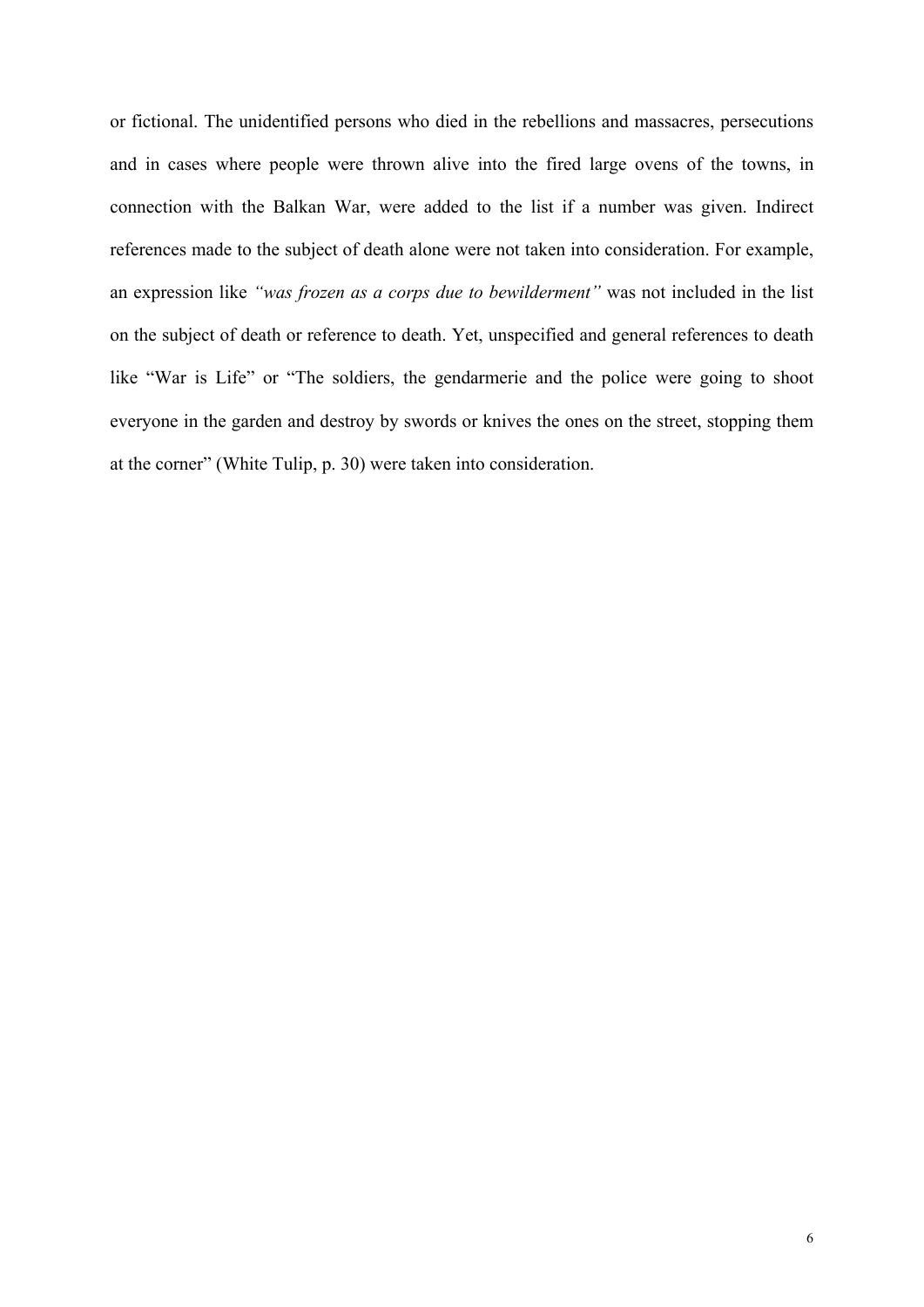| <b>Title of Story</b>                                  | of<br><b>Pages</b><br><b>Text</b> | All<br>pages<br>referring to<br>death | Percent  |
|--------------------------------------------------------|-----------------------------------|---------------------------------------|----------|
| BEYAZ LALE (WHITE TULIP)                               | 152                               | 151                                   | 99.3 %   |
| <b>BOMBA</b> (THE BOMB)                                | 152                               | 166                                   | 109 %    |
| GİZLİ MABET (HIDDEN TEMPLE)                            | 152                               | 44                                    | 28.9%    |
| YALNIZ EFE (LONELY EFE)                                | 152                               | 40                                    | $26.3\%$ |
| <b>MEMLEKETE MEKTUP</b><br>(LETTER TO HOMELAND)        | 152                               | 38                                    | $25\%$   |
| İLK DÜŞEN AK<br>(FIRST GRAY HAIR)                      | 153                               | 33                                    | $21.5\%$ |
| MAHCUPLUK IMTIHANI<br>(TEST OF BASHFULNESS)            | 151                               | 29                                    | 19.2 %   |
| YÜKSEK ÖKÇELER<br>(HIGH HEELS)                         | 152                               | 15                                    | $0.9\%$  |
| ASİLZADELER (THE NOBLEMEN)                             | 152                               | $\overline{7}$                        | $0.4\%$  |
| <b>BAHAR VE KELEBEKLER</b><br>(SPRING AND BUTTERFLIES) | 153                               | $\overline{7}$                        | $0.4\%$  |
| <b>TOTAL</b>                                           | 1521                              | 530                                   | 31.2 %   |

**TABLE 1. Reference to Death in Stories**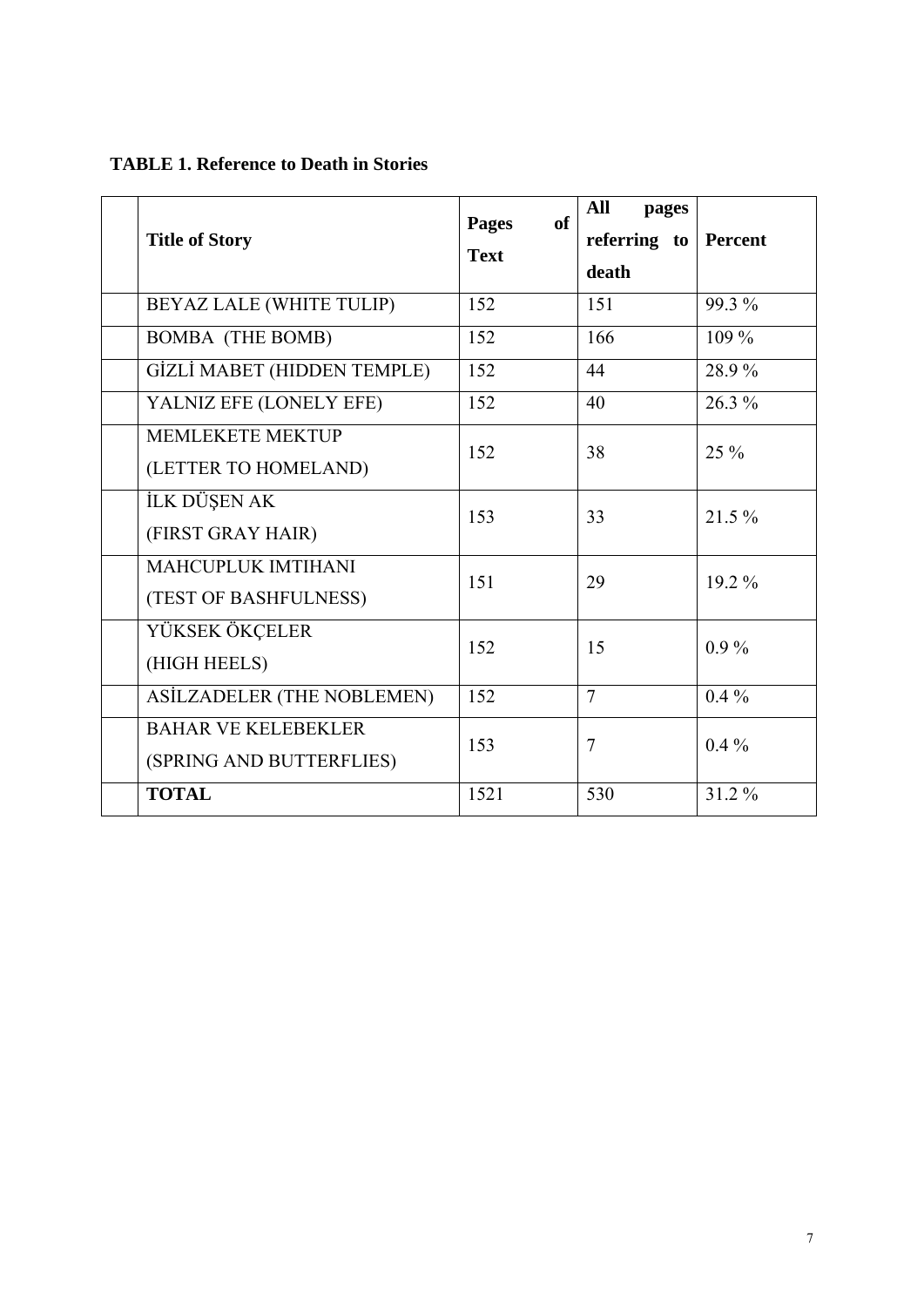# **TABLE 2. References to Death in all Stories of Ömer Seyfettin**

|                                         | In 129 stories in total |
|-----------------------------------------|-------------------------|
| (1) Pages of Text                       | 1,521                   |
| (2) All pages referring to death        | 530                     |
| (3) Pages referring to death other than | 460                     |
| "obituary"                              |                         |
| $(2)$ as percent of $(1)$               | 34.8                    |
| $(3)$ as percent of $(1)$               | 30.2                    |
| <b>Causes of Death of Individuals</b>   |                         |
| <b>Illness</b>                          | 50                      |
| <b>Misadventure</b>                     | 6                       |
| <b>Suicide</b>                          | $\overline{4}$          |
| <b>Violence</b>                         | 55                      |
| <b>Execution</b>                        | $\overline{4}$          |
| War                                     | 300                     |
| <b>Injury</b>                           | $\overline{7}$          |
| <b>Total</b>                            | 426                     |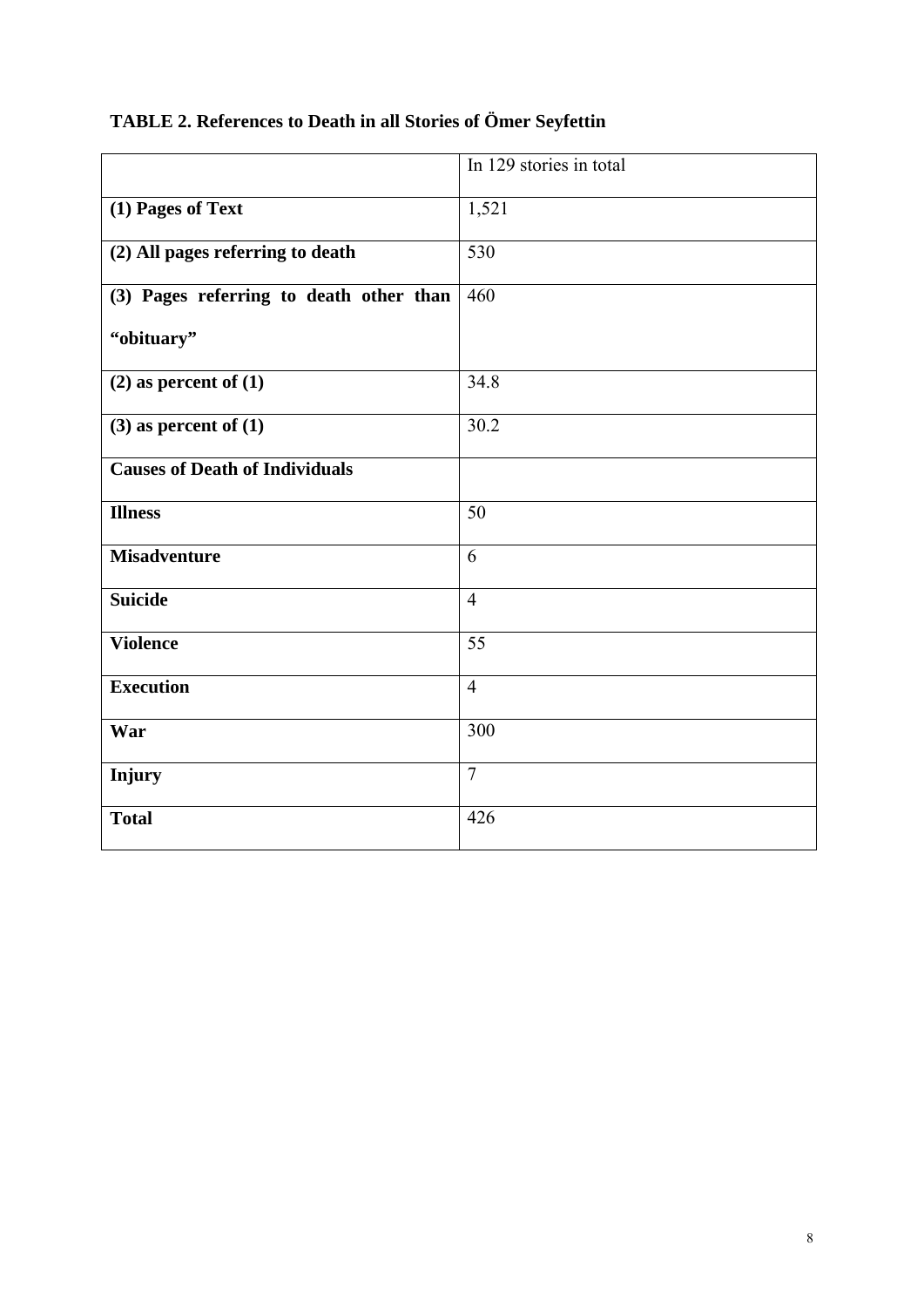The causes for death were dealt in seven categories (See Table 2). "War" covers any organized armed conflicts, real or fictional, which include armed rebellions and civil wars. "Violence" includes any case where someone deliberately does another fatal physical harm other than in war; that is, murder, man slaughter and execution. "Suicide" involves cases where types of behaviour like attempts resulting in actual death or not threatening the environment by suicide, displaying depressive behaviour with the idea of suicide or without it or harming oneself in general are recalled. "Illness, Suicide, Violence, Execution, Injury and Misadventures may be listed among the causes of individual deaths. (Colin, 1998, p. 111). Naturally, illness and injuries don't result in death all the time. This point has been taken into consideration.

One third of Ömer Seyfettin's stories contain references to the theme of death. The probability that some of the deaths in the writer's stories on the Balkan War are the same deaths is high. Furthermore, since some of his stories are entirely on wars, the number of pages of these stories was included in entirety in the group on references to death. In Ömer Seyfettin's stories, sometimes the percentages of references to death are high; yet at other times, references made to warfare are more frequent. Still, warfare's aspect giving rise to violence is a situation encountered more frequently in the stories. The stories are shaped within the framework of the heroism of sometimes Turks and sometimes other nations. The rebellions expanding specifically around the Balkans including certain wars which took place in Ottoman territories and the wars in the periphery of the Empire are focused upon in the stories. For example, there are references to the Bulgarian uprising which emerged as a result of the declaration of constitutional monarchy, the wars triggered by certain foreign elements in Turkey by provoking their own religious peers internally and conflicts taking place due to the internal disputes among certain nations around the periphery of the Empire. However,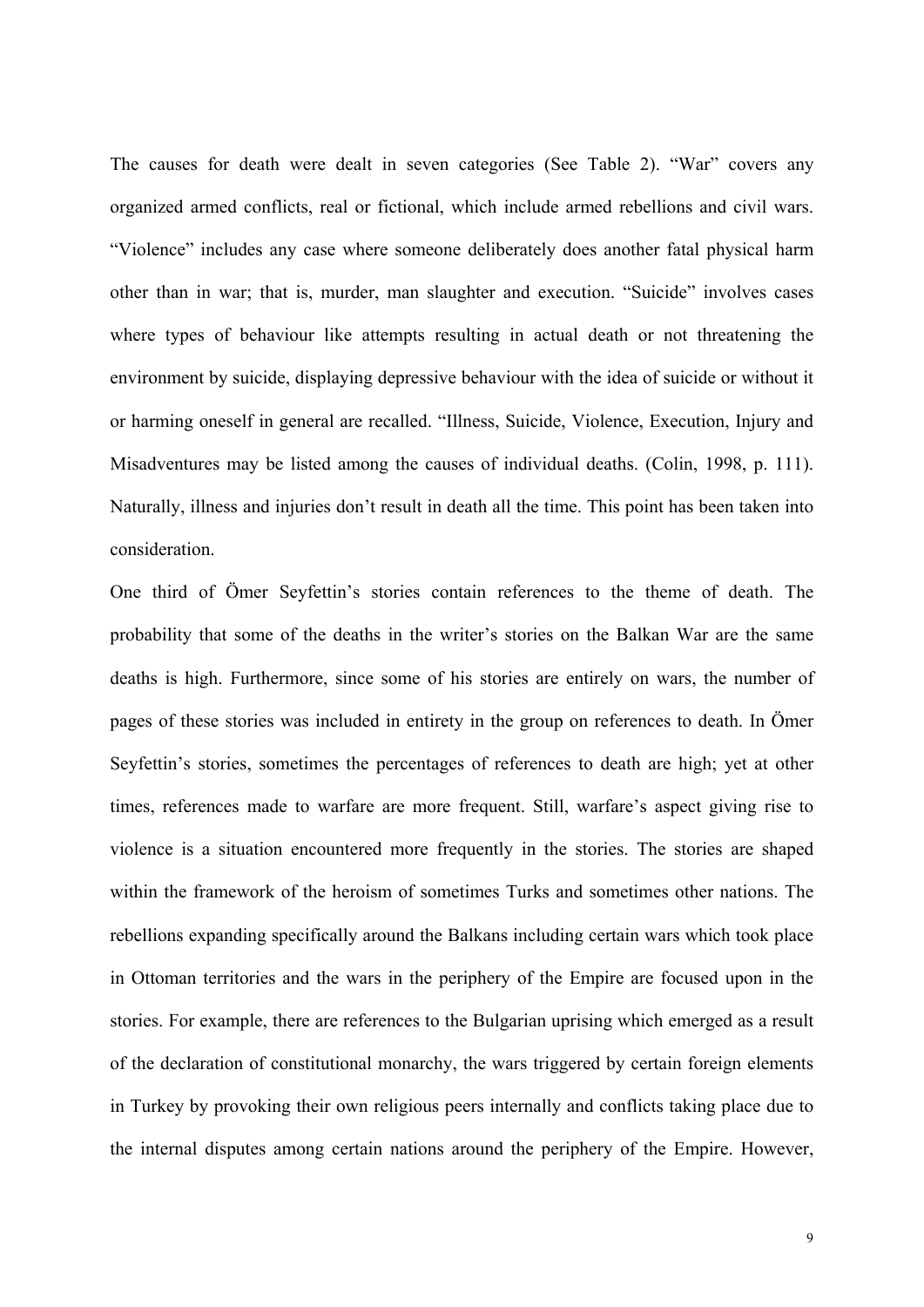there is absolutely no attempt on a systematic explanation of the Ottoman history in these stories. The writer, in his stories, fails to comprehend the silence of the Turkish nation against external rebellions and invites his nation to be alert, through nationalism. There are extremely interesting methods resorted to by Ömer Seyfettin to allow his nation to acquire the awareness of identity. To put forth this awareness, the author tries to tell through non-fictional violencefilled stories adding his own personal experiences that the real aim of the enemy nations was to eliminate the Turkish nation and to capture the lands it dwelled in.

Ömer Seyfettin has increased the dosage of violence even further in his stories titled The Bomb and White Tulip he wrote as a result of the Balkan War in 1911-1913. Whilst 166 references were made to death and violence in of 152 page long The Bomb, 151 references were made to death and violence in White Tulip (Table 1) he wrote, again in the same period.

**War**: In Ömer Seyfettin's stories, "War" is sometimes represented as a sacred being and sometimes a matter of honour. War is a path to being remembered for eternity and living in the hearts of people because "*Those who die for their nations live forever…*". (Seyfettin, White Tulip, p. 155). Furthermore, war is a craft with its own rules. War is a science (Seyfettin, Letter to Homeland, p. 111). Sometimes, enemy soldiers who fight bravely with the opposing side, wishing to give their lives in combat, are cited as examples in the stories: "-*Go and tell the Pasha. He shouldn't propose this to me. There may not be a greater insult to a soldier than this. I am a man of war just as he is a man of war. I either die or win. Yet, I see my life is over. Let him not stop. Let him attack with all his might. I definitely want to stay under the stones of the fort which will come down*". (Seyfettin, Spring and Butterflies, p. 110). In one of the stories, an enemy soldier who cannot take to surrender in war is also mentioned with praise. This hero has died honourably, refusing to surrender: "*The Janissaries tried very hard to capture Zondi wounded by a bullet alive but it was not possible. He fought crawling on his knees until his body was pierced all over by swords and spears and he died. – So Pasha*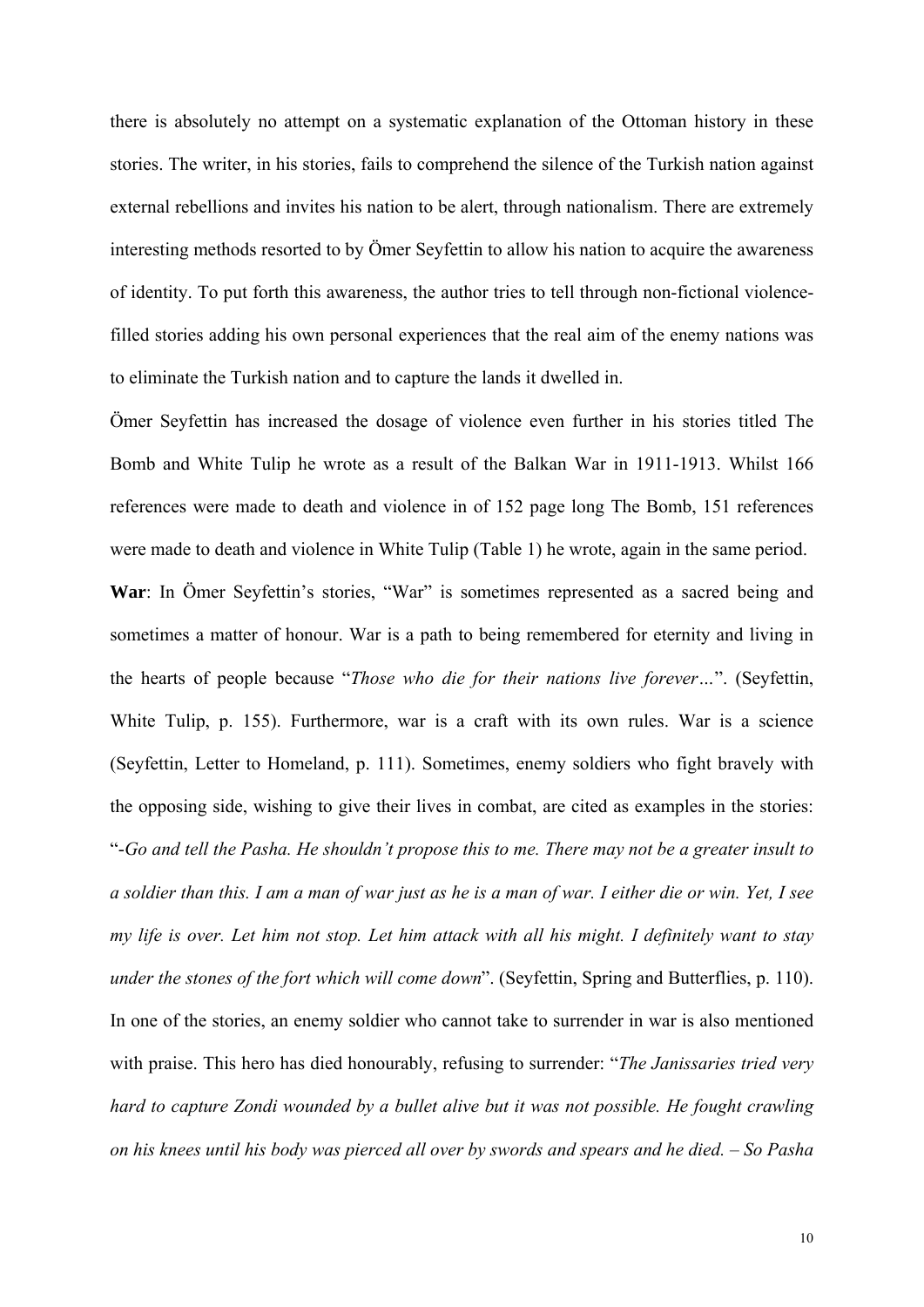*could not talk to this brave enemy?- Yes, he couldn't. He had his body and his cut off head buried across the fort. He ordered that a spear and a flag were erected on his tomb*." (Spring and Butterflies, p. 111). Heroes of stories always think that war has moral value, high virtue and is a matter of great sacrifice: "*He was telling of the moral value, the grandeur and great sacrifices of the war with lived emotions*." (Seyfettin, The Bomb, p. 32).

In stories, war heroes are monumentalized and these heroes perceive war as a craft: "*These were full warriors. They knew of only the order they took and what they would do. They were so lost in their crafts that … they didn't care about history at all. They didn't know near or old history, in fact, what they have done once upon a time, they would forget the names of the towns they hit and the cities they pillaged.* .." (Seyfettin, The Bomb, p. 135).

The writer compares the inability of a soldier to fight to half death: *"The officer was crying. They asked: - Where is he now? - …, - Is he dead? – Wish he was… - What happened then? – He was half dead. - ?... – Yes, half dead… For a soldier, being unable to fight all his life means 'half death'"* (The Bomb, p. 136-137).

The story book titled Lonely Efe deals with the psychology of a soldier who abandons the army fleeing the war. This soldier is rather interested in the social dimension of the war. In the below cited paragraph, the writer tells how the soldier was convicted by those around him and how his parents would be shamed of such treason before relatives and friends in the following manner: *"To leave the army at an age when I could do something, I could serve my country, to run away from fire, fighting and war!. Of course, I won't be returning to my country either to face the firing squad or to rot in jails like a low life or to be provoked. My beloved mother will die seeking my image in tears. My father will be shamed by my treason before his relatives and friends. He won't be able to look anybody in the eye."* (Seyfettin, Lonely Efe, p. 41).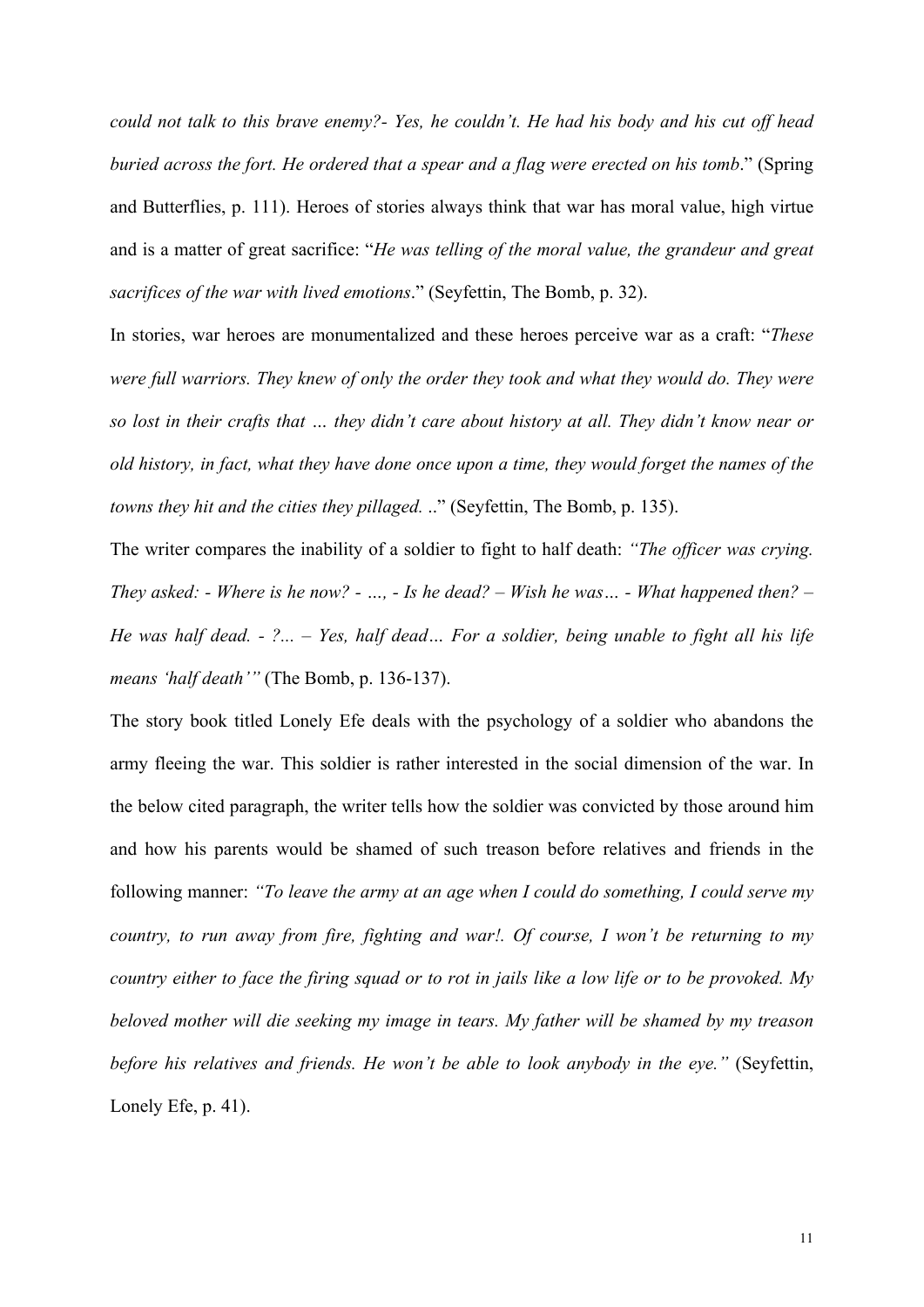In White Tulip, the pen is compared to a dagger: *"What work do you do? – I'm a writer. – A writer? – Yes. – Then, you are a dagger. A dagger who used itself, whose handle is in the hand of its barrel...*" (Seyfettin, White Tulip, p. 24). The writer confirms how he has adopted this opinion with the following expressions: *"I was to go forth with my sword – I mean my pen – in my hand, starting from tomorrow."* (Seyfettin, White Tulip, p. 26). It is understood that although his being an officer and the state of the period were instrumental in the writer's making excessive references to the theme of war, also his literature teacher and the books he read also played a major role in it. In the story titled Primo the Turkish Boy, the child hero dares death to give a lesson to the enemy nations, taking part in rebellions and insurgencies in his country. The words of his teacher of literature are influential in the child's interpretation of death: *"He thought of the grave and earth. How dark it must be over there. Just like a deep and dry well. Death… But was this a terrible and horrific thing as the old, the aged, the dishonourable and miserable people thought? No, no. The literature teacher in school… that this death which scared the ignorant so much… a pleasant dream and a deep sleep… An eternal sleep… from which one cannot wake up from…"* (Seyfettin, The Bomb, Primo The Turkish Boy, p. 132). In these words, death is compared to a dry well and a deep sleep.

The following expressions also deserve attention as it indicated how the literature teacher shapes up the national identity of the child by elements of violence: "*It reminded him of a poem which his literature teacher in school had him memorize and was murmuring to himself looking at the uniformed enemy crowd disdainfully 'I am Turkish and I am your enemy, even if I'm the only one left*". (Seyfettin, The Bomb, Primo The Turkish Boy, p. 128-129). On the subject of how the books he read influenced his own personality, the writer tells of his buying a type of plain, narrow, short sword called "*rapier*", having read George Courtelin's books as follows: *"The rapier I bought for that coy, gay, carefree military life" I dreamt of reading*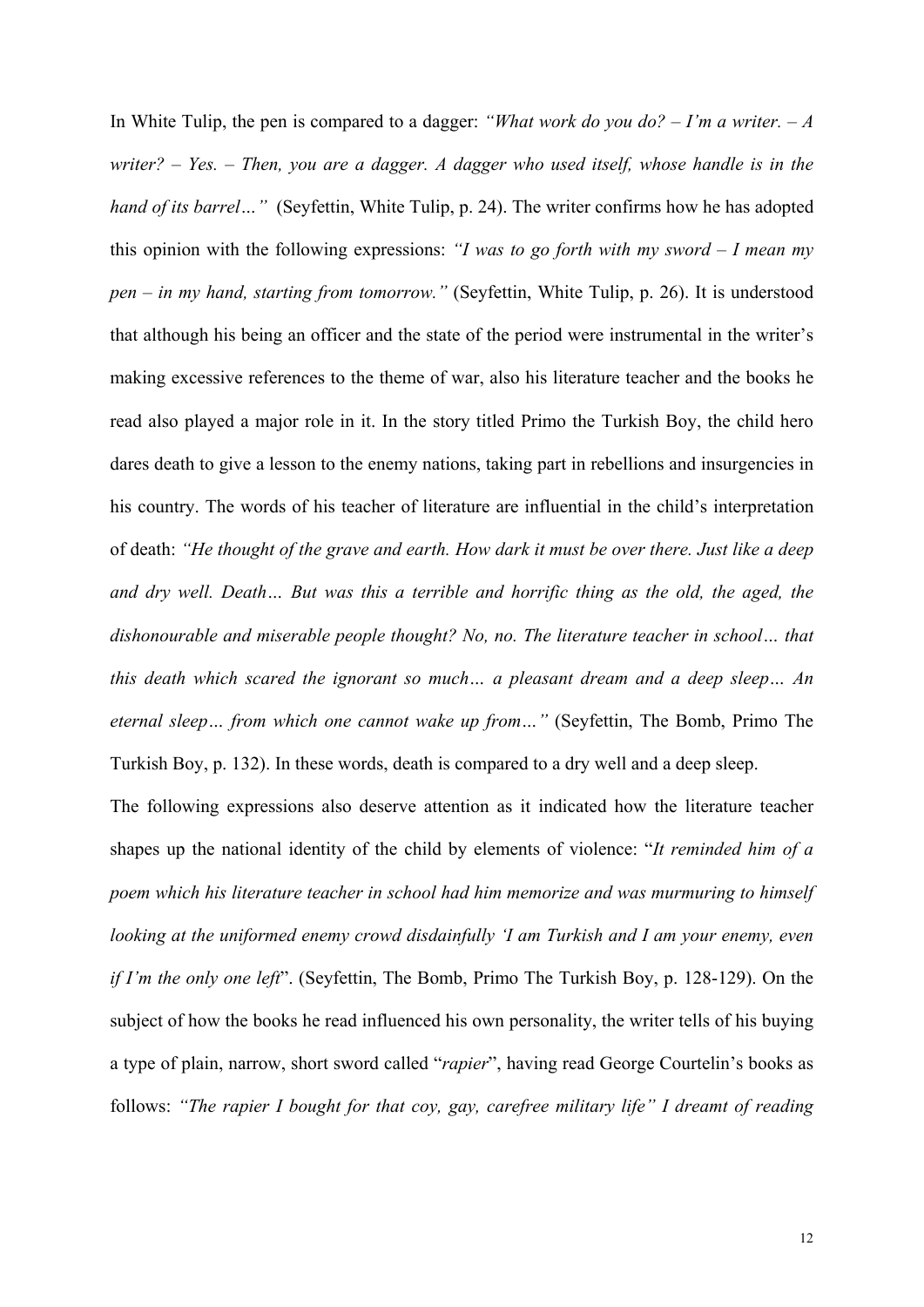*writer George Courtelin's (French writer, 1858-1929) novels in Istanbul is hung over there… It is looking at me sad and sorry with its gold threaded tassel.* (Seyfettin, Lonely Efe, p. 22).

Ömer Seyfettin's story books sometimes give too much detail when describing the death of someone or the psychology of a person before being executed. The writer compares the fight of a hero in the fighting arena or the battlefield to *"A tiger's attacking a buffalo": "… Vojvod Kasım jumped upon his opponent like an agile tiger attacking a buffalo lying on the ground."*  (Seyfettin, The Bomb, p. 140).

When describing the battlefield, the writer tells the scenes in full reality and draws a picture of misery. *"Yesterday, there was a horrific battle. We were beaten and defeated badly. Our battalion was administering the retreat. We had plenty of dead. We came to Manastır at night. But the western army commander did not let us in the city. We are wandering aimlessly outside the city. It's snowing heavily. Ensigns, whose feet are frozen scream. The injured are dying, writhing and groaning on the top of carts, on the ground, in the snow and mud."*  (Seyfettin, Letter to Homeland, p. 119).

The following lines, which tell how a doctor is changed by the scenes he has faced in war years depict war in the scariest manner: "… *Performing surgery without losing his calmness for years in hospital tents over which airplanes throwing bombs flew around all the time, seeing horrific wounds, severed arms, dissected abdomens, broken heads and terrible deaths have made him a totally different man*." (Seyfettin, The Bomb, p. 32). The basic ideology in the stories in which this depiction and similar ones are made is violence.

One of the scary aspects of warfare is its ambiguousness, not knowing whether the violence will continue or not,: *"Now, these sounds deafening the horizons stopped. Let's see if the bloody battle we are waiting for will take place? Or shall we rot a few more days in this misery?"* (Letter to Homeland, p. 121)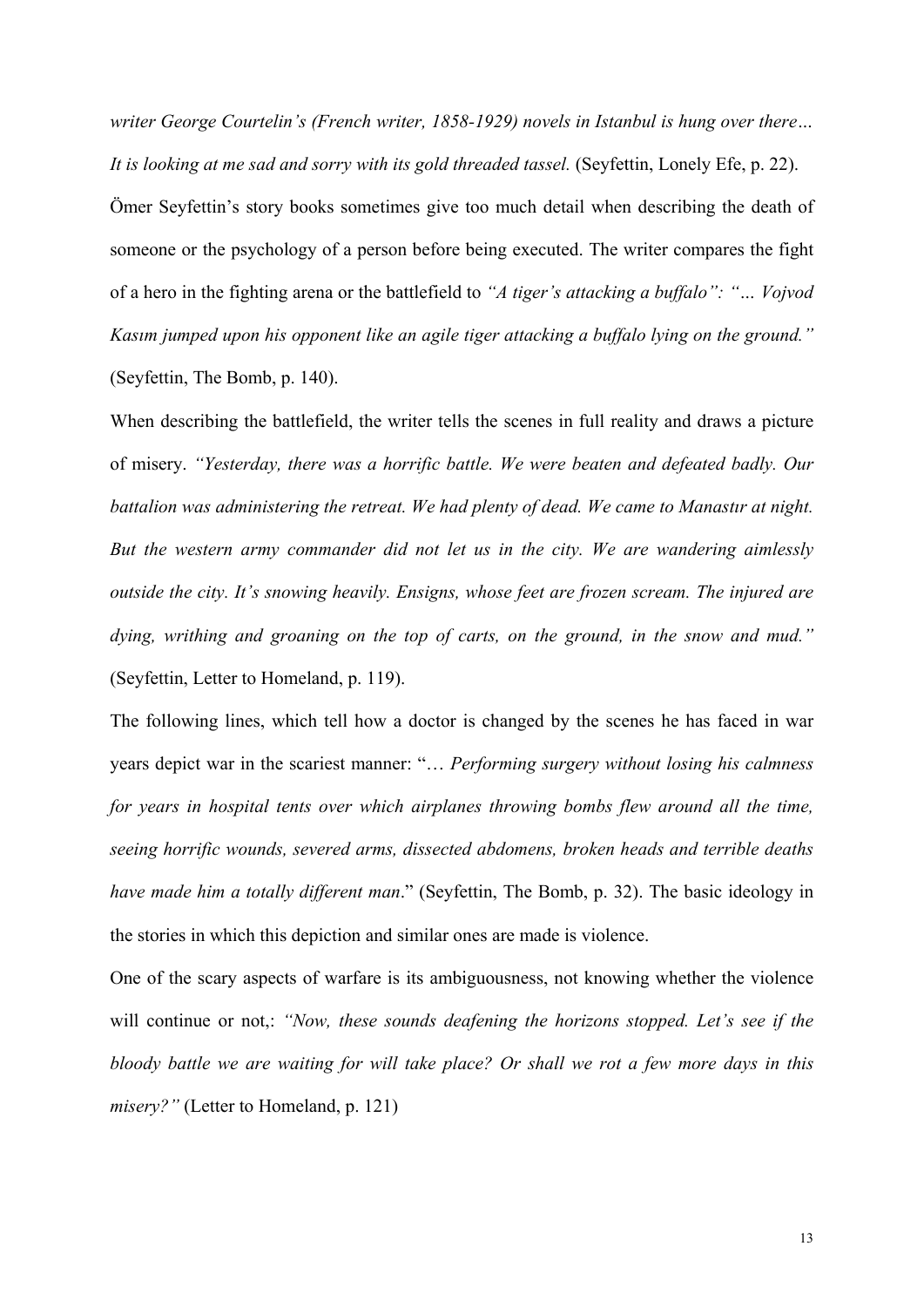The most interesting one among the war related depictions is made in the story titled Primo The Turkish Boy. This time, the battlefield is a valley full of enemy corpses washed with red and warm blood: *"Coming from broad valleys washed with red and warm blood from battlefields full of millions of enemy corpses… It makes a white horse play on the steep ridges…"* (The Bomb, Primo The Turkish Boy, p. 134).

In the story titled, Primo the Turkish Boy, not cleaning of the blood and a sword dipped in the blood of the enemy is conveyed as a war tradition: *"On the walls were curved, gold inlaid swords, daggers and pistols. In fact, his father had taken one of those swords down one day and shown him a group of black spots, taking it out of its sheet… and he had said Let's clean them Dad. His father had said No son. These are not dirt… These are enemy blood… This sword has seen seven wars. The enemy blood on it is its greatest asset. It is not cleaned…"*  (The Bomb, Primo The Turkish Boy, p. 86).

The gun has taken its place in the world of the child as a sacred object. Primo The Turkish Boy has symbolized the gun as an instrument of vengeance: *"He went up to his room. He took his beloved weapon in his hand again and kissed it. How could he get its vengeance tomorrow without it? How could he show the enemy how Turkishood has not yet died and that Turks who were aware of their being Turks still existed in the world? .. He loaded and emptied this sacred instrument…"; "Alas, if it could be possible for him to be buried tomorrow together*  with this sacred weapon which will fulfill the duty of the Turks?... (The Bomb, Primo The Turkish Boy, p. 132). Towards the end of the Ottoman Empire, Turks have come out of many wars they participated in, losing. The Balkan War is one of them. When he hears the news about the defeat in the war, Primo is taken over by vengeance and wrath. He gets into such a state that this vengeance spreads all over his body like a poison. (The Bomb, Primo The Turkish Boy, p. 116). The child symbol of the writer represents a passionate idealist obsessed with becoming a hero. That the writer has given such an assignment to the child is scary even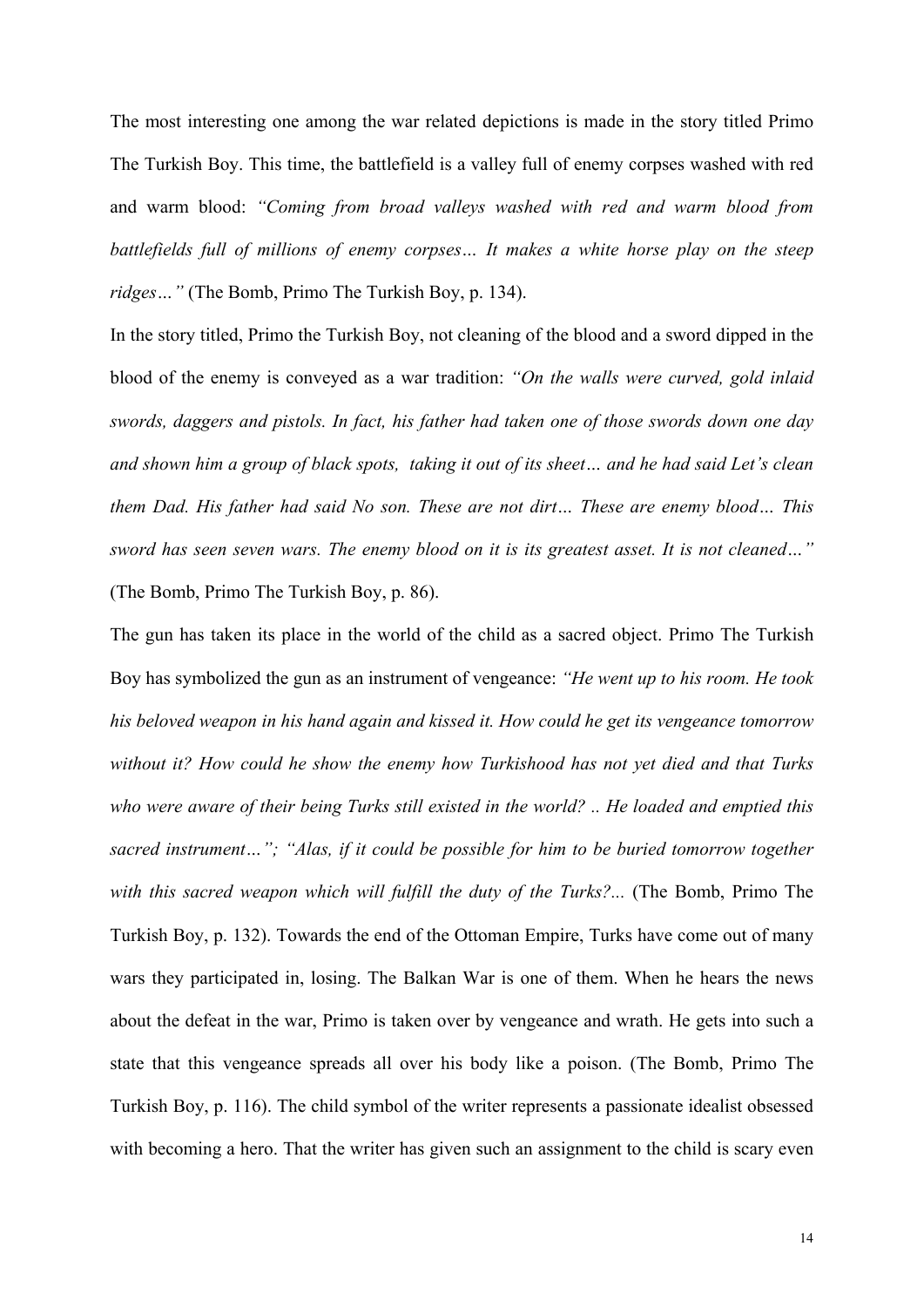if the conditions of the period are taken into consideration: *"Oh, what a scene!.. He was going to paint this place in blood a little later, turning it into a battlefield. Now, he was going to wait for the Greek soldiers and officers to pass by. He was going to open such a fire that he wouldn't leave any of them alive."* (The Bomb, Primo The Turkish Boy, p. 130); *"The enemy cannot say any more that '- We took Selanik which was in the hands of the Turks for five hundred years and nobody fired a shot at us' and let them see what a hero a Turkish child is."*  (The Bomb, Primo The Turkish Boy, p. 132).

The child named Primo is inside a pool of blood coming to his knees in his dream. This blood is the blood of the enemy. It has become such a lake that when the moon and stars are reflected onto the lake from the sky, the figure of the Turkish flag appears. By this expression, the writer refers to a belief relating to the formation of the Turkish flag: *"He bends forward and sees that he is in blood up to his knees… This is the blood of the enemies of Turks… It has become a big lake… A red and endless lake… The image of the moon and the star in the sky is reflected on it… Oh, the embodiment of our flag, our noble flag. The concrete meaning of our sacred flag…"* (The Bomb, Primo The Turkish Boy, p. 134).

Increasing the intensity of the violence in war, the writer continues with his depictions smelling of blood and gunpowder as follows: *"What the migrants told were hair raising. The enemy was surrounding every Turkish village, was not forgiving even those asking for mercy, was executing all mails, was sending the small children to Greece as slaves to make them Christians, were raping the women and beautiful girls and were not leaving any stone on top of another… Of course, they would kill all of them or would scare them away by persecution… … Then, indeed, they would devise a plot and would destroy many families by blood and fire, making up a fictional rebellion…"* (The Bomb, Primo the Turkish Boy, p.127- 128).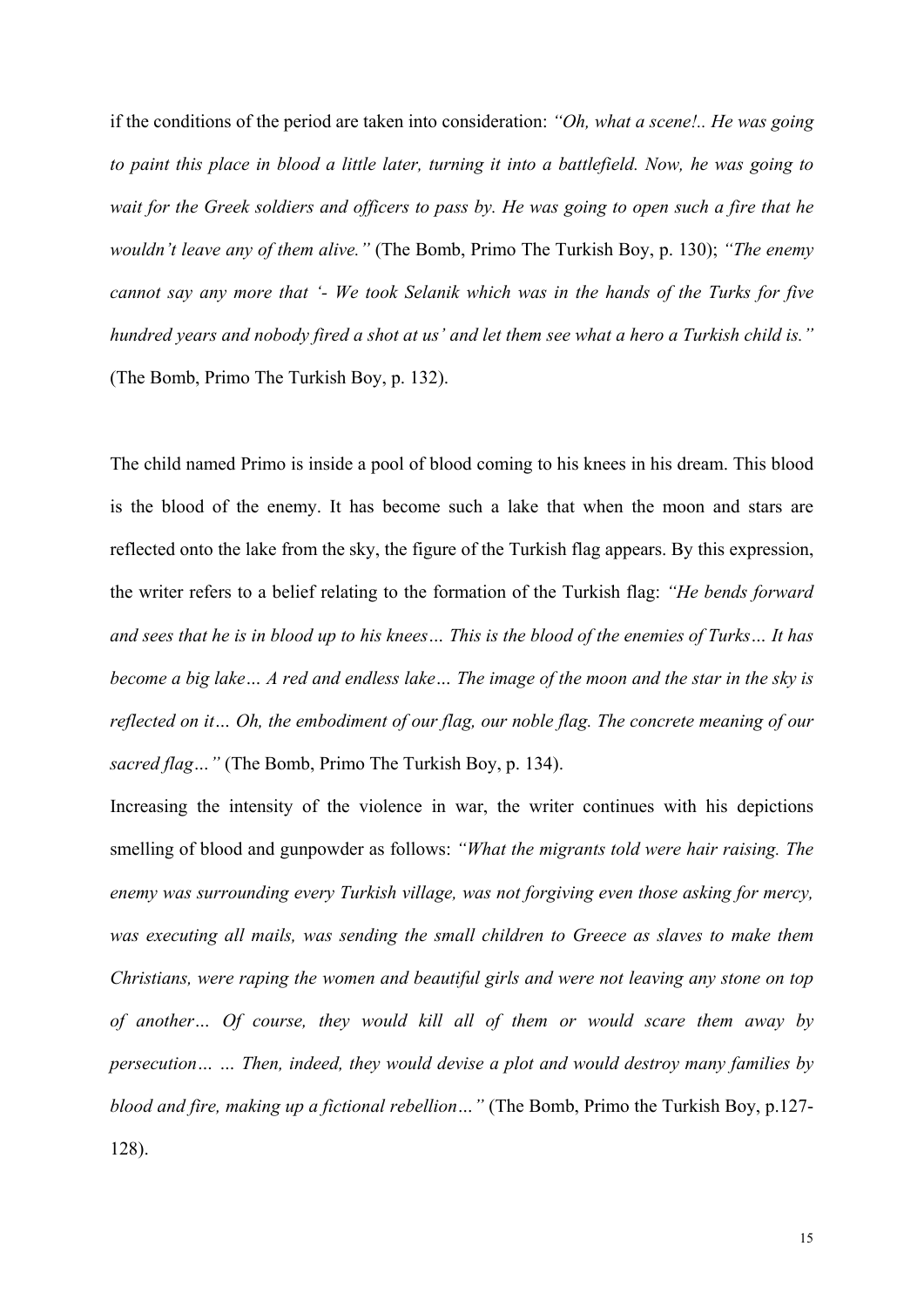Many people who lived in Macedonia, actually turning into a battlefield and who were not Turks were sick and tired of the scary bloody scenes in the Balkans: *"Suddenly, we will remember Macedonia, this country of cannibals. Dirty narrow roads, miserable naked men, endless snow stained by blood, black disgusting sharp axes, then black horrific Balkans, Pirin Mountain will appear before our eyes! You see, here, each minute goes by in tyranny, injustice, massacres, grief and pain. It is not possible to work comfortably in this filthy and wild place. This cruel Macedonia. Oh this bloody Macedonia…"* (The Bomb, p. 11).

In the story titled White Tulip, those losing the war are compared to a "*scared herd of animals*". "*The army, which started retreating at the border, was passing through since two days ago. These ones coming back did not look like those who left at all. These were almost a herd of scared animals. All of them were unshaven, with dirty faces and their red clothes were torn. They were walking slowly, tired and miserable, bent under the muddy rifles on their shoulders*." (White Tulip, p. 31).

In the paragraph below, too, the writer, as he did in other stories, describes the battlefield as a place where piles of corpses were gathered: *"This was the story of an old cavalryman who attacked to armoured enemy cavalrymen using a broken shield he found on the ground when he was a prisoner and who cut their heads off. Salahaddin emerged before this black hurricane like a steel rock of strength. He broke these rabid live waves. He turned the desert into a red calm sea. Yes, he killed ten thousand enemies just in a few hours. The took the rest prisoner. He had the bodies thrown into the river because it was not possible to bury them. Everywhere was full of corpses. The rotting of endless piles of corpses poisoned the air. Doctors said that this battlefield covered by the poison of death should be abandoned immediately."* (Seyfettin, First Gray Hair, p. 43).

**War and Child***: The child does not know war and the related concepts. Therefore, he asks curious questions about war: "… - What does mobilization mean? It means the order for*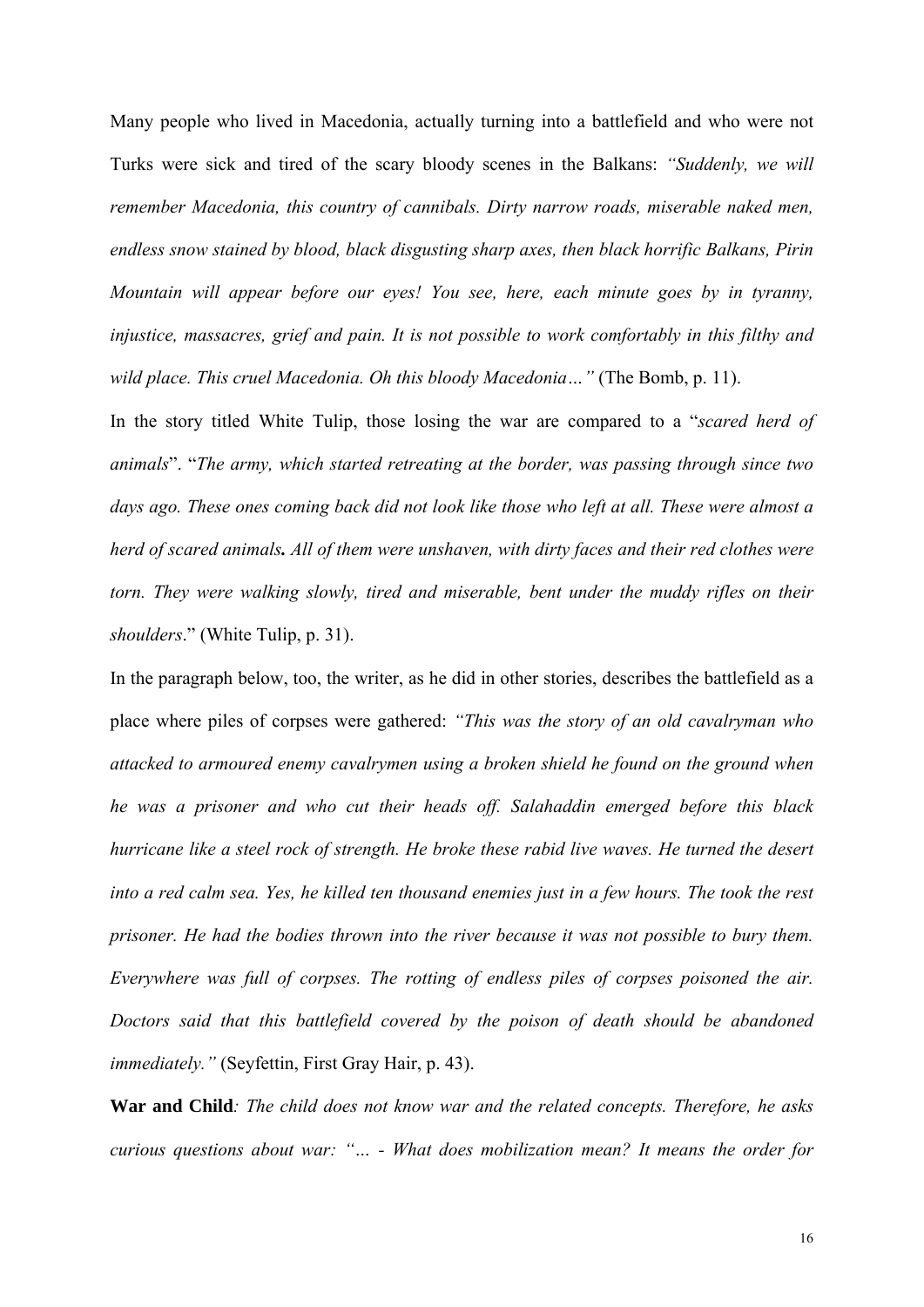*preparing for war. … Will there be a war? They say so. With which state? With the Bulgarian. Primo felt a strange joy inside him. Primo was always asking things about the war which Mustafa was unable to answer. Primo was hearing (news about war), a tremendous feeling of vengeance was rising from inside him, was spreading into his veins like a poison, hurting him all over." (*The Bomb, Primo The Turkish Boy, p. 116).

In the story titled Primo the Turkish Boy, the child is a symbol shown as a model hero for the adults. In Ömer Seyfettin's stories, war is an opportunity to record one's name in history. To achieve this, a hero must be created. The writer resorts to certain methods to allow the sentiment of heroism to emerge in children. His concept of heroism means to display an extraordinary superiority in war to sacrifice one's life. The names of those who sacrifice themselves for their countries would be recorded in history and this happens by achieving a great task: *"Primo thought for a minute. To record his name in history… How did this happen? – How is a man's name recorded in history? His father answered patting his brown and curly hair: - By doing something great and sublime… By displaying heroism which would put everyone in awe…"* (The Bomb, Primo The Turkish Boy, p. 117). The writer gives the key to have one's name recorded in history in the same story: *"He should sacrifice this mortal and transitory life for the grand life of the grand Turkishhood…"* (The Bomb, Primo The Turkish Boy, p. 121).

The sentiment of vengeance comes to the forefront in the created child type. In the story, Primo the Turkish Boy is full of such vengeance and hate; he tries to relax by firing at the picture of the King of Italy although his mother is Italian: *"Primo used to take aim with a training gun he bought from the town store. His target was a picture of the King of Italy. He used to put a shot sometimes on the hand and sometimes on the chest of this enemy of Turks."*  (The Bomb, Primo The Turkish Boy, p. 105).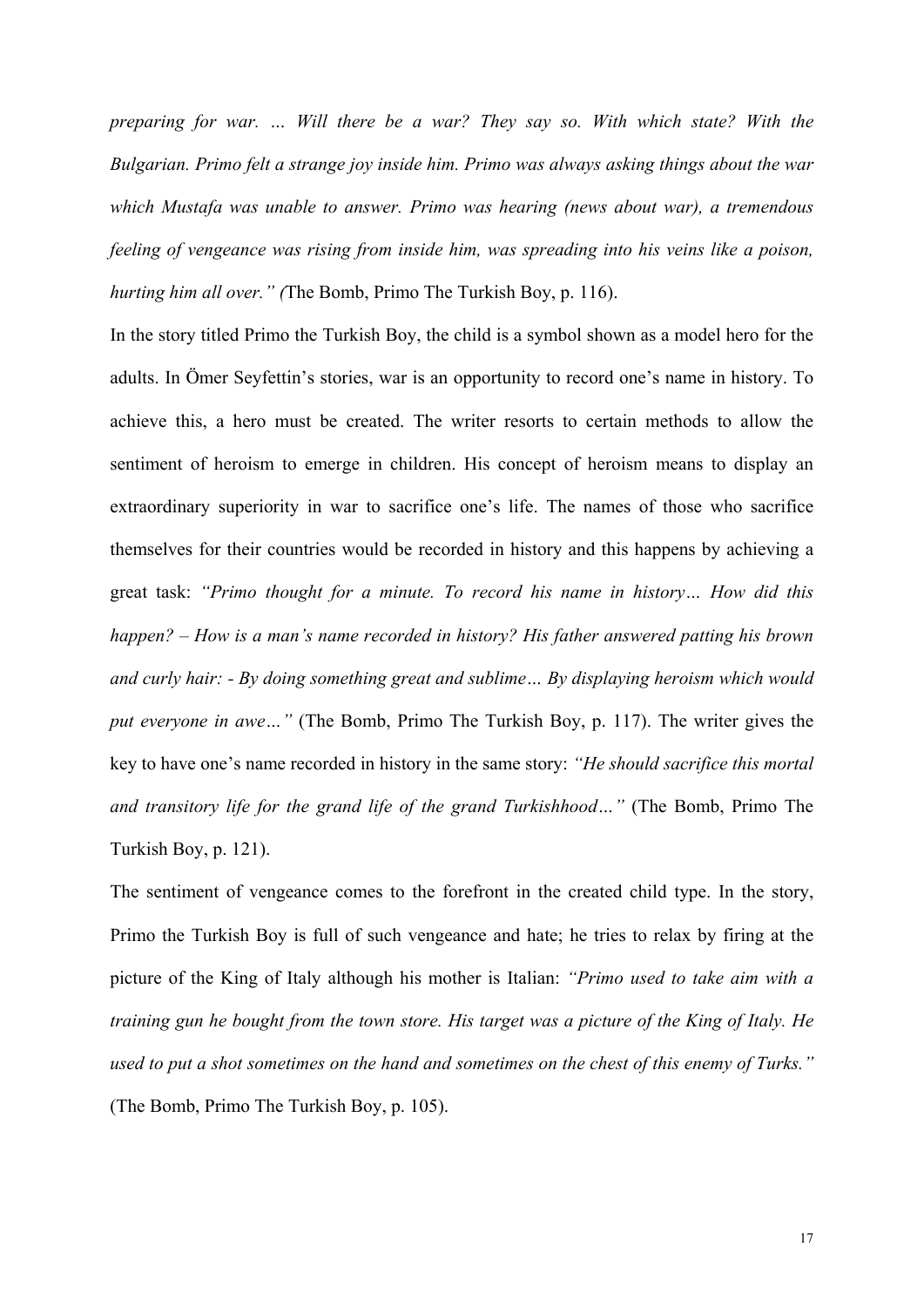The writer always reminds the child of what race he came from to encourage him in terms of heroism. The child, who was the member of the Turkish race, would never cry even if his father would be taken prisoner or killed by the enemy because crying is for women, the weak, those who lack strength and the cowards: *"Come on child, don't be afraid he whispered. Don't forget that you are a Turkish boy. Don't cry, don't be sad. Why should he cry? Women, the weak, the powerless, the vile and the cowards cried. He wasn't going to cry but would make other cry.* .." (The Bomb, Primo The Turkish Boy, p. 127).

In A Child Aleko, another important story by Ömer Seyfettin, where the child is the subject, it is told how the child destroyed enemy headquarters by exploding a time bomb. (White Tulip, p. 140).

#### **1. Causes of Individual Deaths:**

**Illness:** In Ömer Seyfettin's stories, illnesses are represented as natural consequences of wars. In the stories, the name of misery is illness. The plague and malaria lead the illnesses arising during wars. Also, in the stories, it is touched upon that the illness of scabies appeared as a result of filth. Also, typhoid fever, tuberculosis, cholera, typhus, syphilis Seretan (a type of tissue disease), are illnesses referred to in stories for various reasons. Enemy soldiers kidnap nine Turkish girls, have them take off their clothes in the tent but don't like their bodies because all these girls are skinny and have malaria. *"They had brought nine girls. He had them undress in the tent. He looked at their bodies, didn't like them. Two of them were all right but they were very skinny, had malaria…"* (White Tulip, p. 34).

The writer uses certain metaphors when depicting an illness: *"His heart was hurting his chest, a humid fever was burning his temples; feverish malaria was clamping on his wrists like cruel, invisible, poisonous handcuffs."* (White Tulip, p. 35).

**Misadventures:** Tosun Pasha, who is extremely loyal to the Ottoman Sultan, falls from the grace of the Sultan because of some made up charges and is sentenced to death. Instead of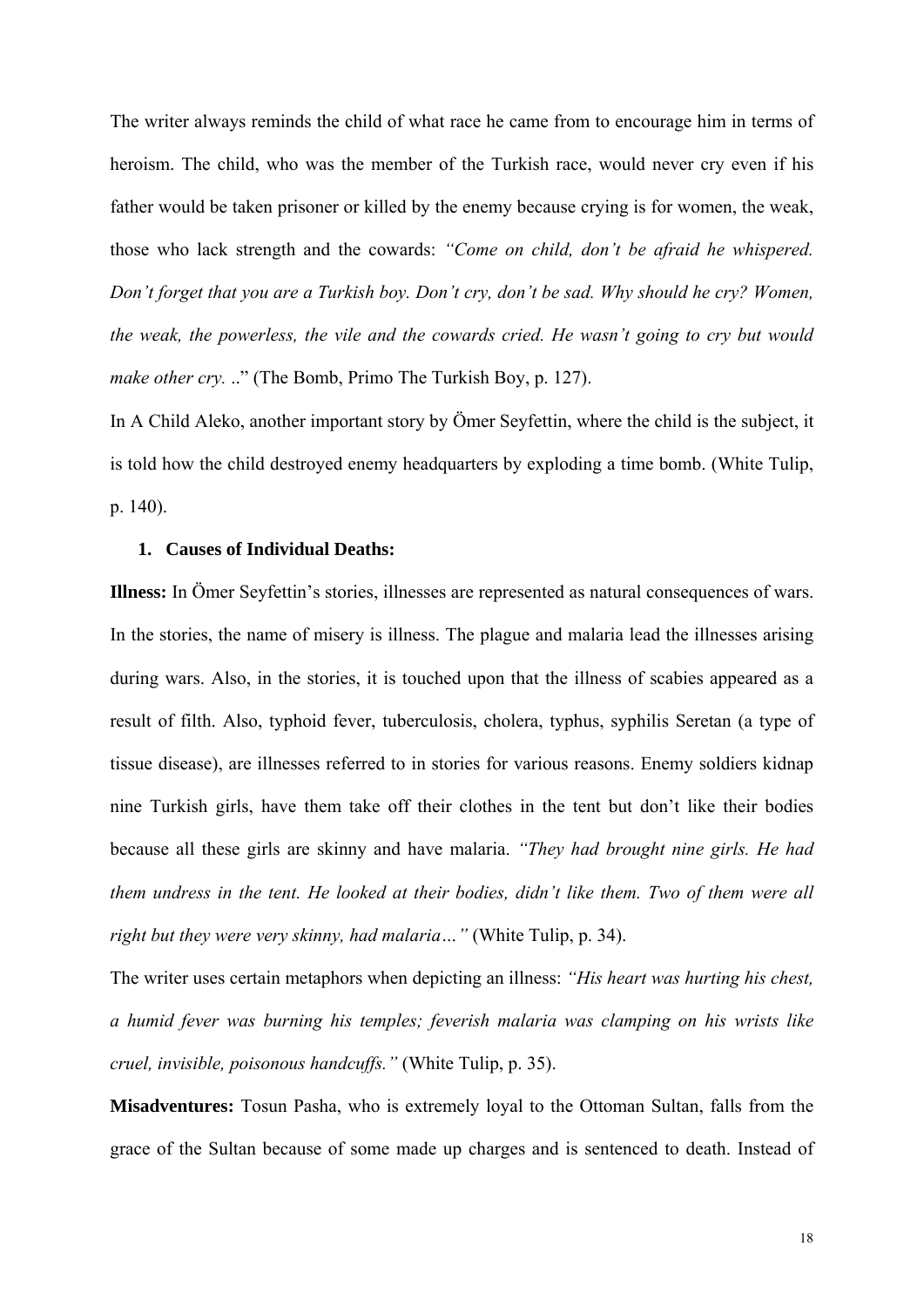executing Tosun Pasha, the Sultan puts the execution order in a closed box and sends to another Pasha. Tosun Pasha, who wonders what, is written in the imperial edict but who gives up the idea of opening the box due to his loyalty to the Sultan, dreams that blood is coming out of the edict of the Sultan and wakes up as he sees that a storm of blood surrounds his whole body in red flames. Knowing that the sealed paper the Sultan gave him is his death order, he delivers the edict to the Pasha ordered by the Sultan. Although Pasha wants to avoid this duty saying that there is something wrong, I cannot execute this edict, Tosun Pasha forces the Pasha to perform this task and the Pasha hangs Tosun Pasha fulfilling what was required in the edict (Ömer Seyfettin, The Bomb, The Imperial Edict, p. 40).

In this story, too, the element of violence by misadventure is dealt with in total intensity and death is justified for the sake of loyalty.

**Suicide:** Suicide in Ömer Seyfettin's stories is not one's punishing himself but is an expression of despair. The purpose in the suicide's in the stories is not to get away from life but is to get away from realities which are painful and is an expression of a despair in changing one's own reality. The suicides in the stories involve a series of emotional experiences, awakening the sentiment of desperateness although they incorporate a dimension of thinking.

The Bulgarian army coming out of the Balkan War enters a town where Turks live predominantly and are greeted with a large flood of love by the Christian minority there. The task of pillaging of the town and the massacre of the people is given to Major Ratko Balkaneski. As a first task, Balkaneski calls the gang leaders of the town and orders that the necessary preparations be made to carry out the massacre. In the meantime, Balkaneski searches the most beautiful girl of the town and spares her for him. This girl is Lale Hanım. Sending his soldiers to Lale Hanım's house, he has Lale Hanım's whole family kidnapped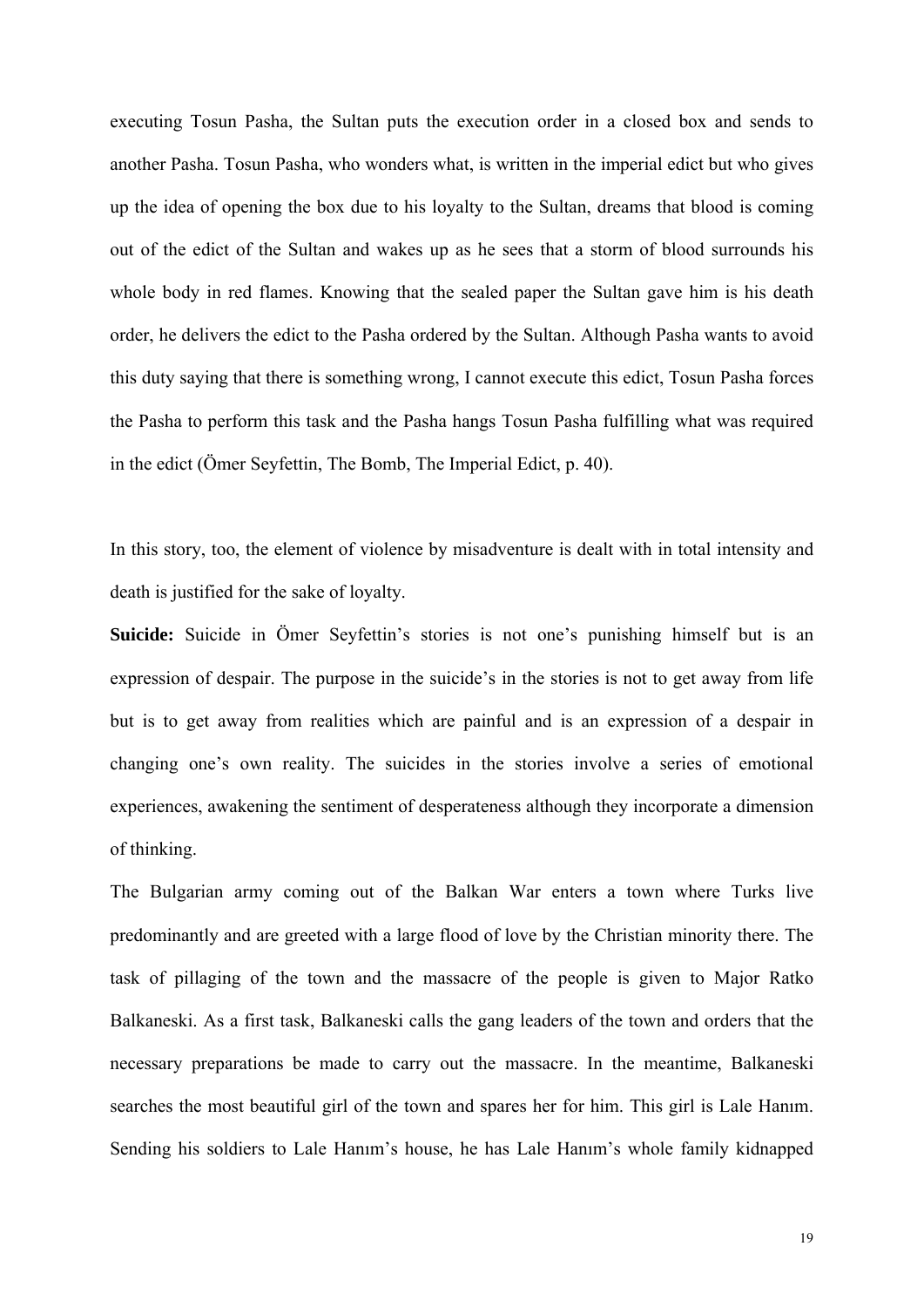and killed. After a while; he, himself, goes to Lale Hanım's house, convinces Lale Hanım to open the open the door saying that he came for peace, that he would free her family if she opened the door, that he would just see the house and leave. Lale Hanım, opening the door innocently, is not aware of what is going on. Bulgarian officer, Ratko Balkanenski pursues Lale who goes to the upper floor and jumps on her. Lale: "*Stop a little… I am cold. Just let me close this window… and directly jumped over Ratko without touching him. Ratko found this perfect agility very attractive. He held her from her arms. He bit and bit her back. When he let her go, Lale went in front of the open window, swaying like a drunkard and suddenly she disappeared with a movement so fast that it was impossible to see. Stupified Ratko jumped out of the bed. He ran to the window; looked down, leaning out: Lale was lying down on the dark and dense grass.*" (White Tulip, p. 64). Lale has thrown herself out of the window and committed suicide, causing the desires of the Bulgarian officer Balkanenski wishing to have her go to waste. Going even further in the story, the writer tells that Ratko displays a low behaviour as to have the dead body of the Turkish girl called Lale. *"Alas, this beautiful Lale had delivered her soul to death, running away from his embrace but… But she still was not paled. The sublime moonlight colour of her fresh life, her unmatched beauty still stood and he murmured before she got cold, before she got cold….. Couldn't that unique taste of her untouched virginity, which was perhaps to different, be tasted at least a little?.... He was afraid that she would get cold rapidly…"* (White Tulip, p. 67).

**Violence:** Violence, which is a suppressed type of behaviours inherent in the human being is described in dictionaries as "*Severe, untamed conduct, excess in reprimand and punishment; exertion of rough force instead of convincing and reconciliation*". In Oxford English dictionary "distortion of meaning" and "resorting to passionate conduct or language" are also included in the definition of violence.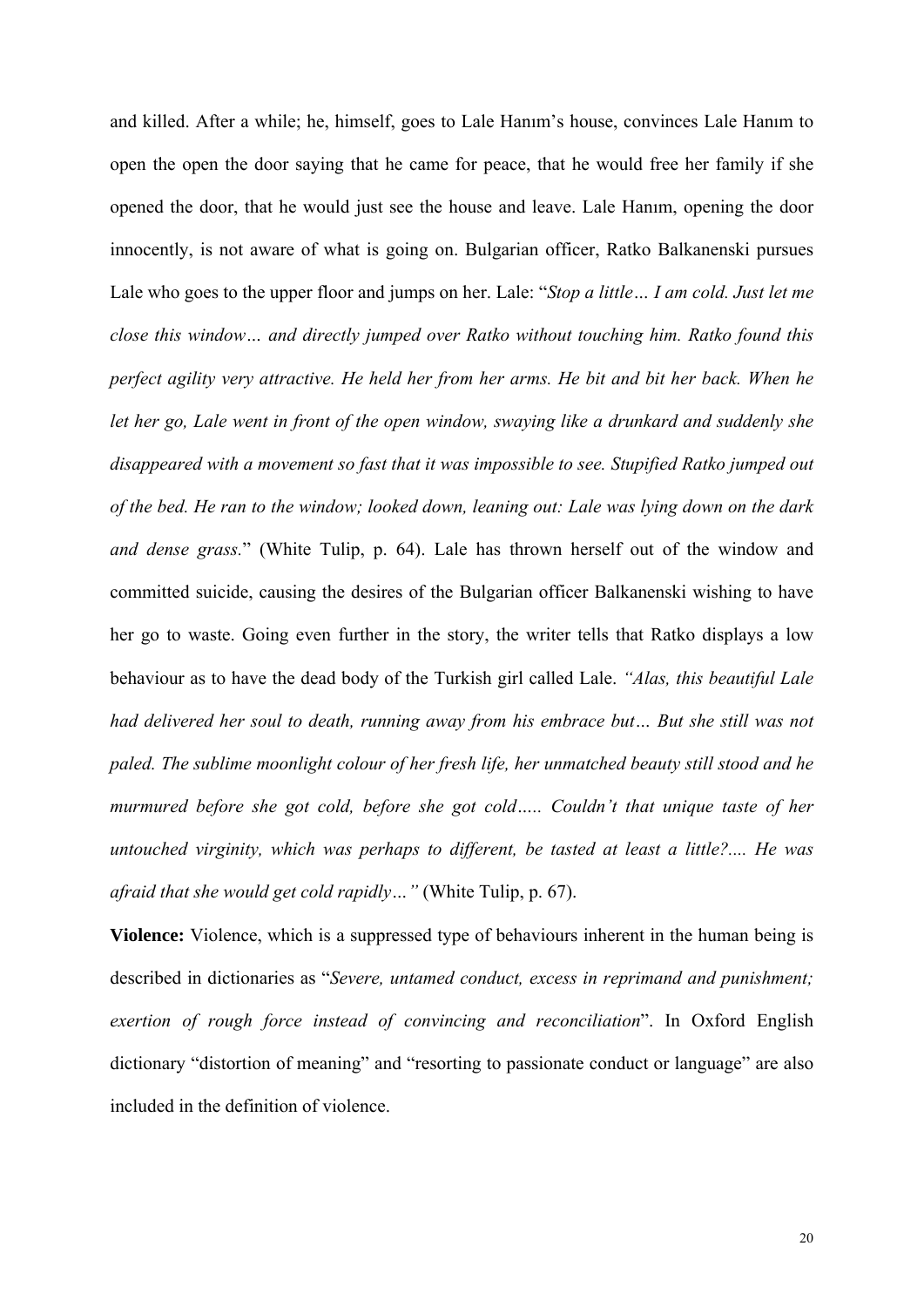Violence means "To use force, exert pressure, acts seeking to harm and inflict injury on other people". When dealt with solely in the scale of the individual, violence comes up when the equilibrium between the enhanced urges for aggressiveness and the interior control mechanisms of the individual fails. Whilst organic or neurological disorders and stimulants coming from the environment intensify the urges causing aggressiveness, certain chemical disorders in the brain and the vulnerability of the spiritual world of the individual weaken the control system.

Many researches have attempted to comprehend the powers shaping acts of violence and to predict who could be violent by this method. The findings of violence seen in enemy soldiers in stories overlap with scientific findings. For example, in soldiers, the intent to inflict harm at a high level, to make frequent and express threats, concrete planning, the capability to access instruments of violence easily, continuous anger, feelings of animosity or offendedness, enjoying watching violence and cruelty are the most frequently found characteristics. In "White Tulip", the Ömer Seyfettin story with the highest number of depictions of violence, the writer gives a set of descriptions of torture which would distort the spiritual wellbeing of the reader: *"The comitadjis (Balkan rebels) were baffled in this hurricane of breasts, bellies, legs, loins and hair, not knowing what to do and were inventing most unimaginable fantasies going through a terrible delusion of 'sadism'. Among these fantasies, the one they called 'Live Hole' was the most terrible one. First, a plump woman would lie on the floor, then they would lay on top of her a second beautiful woman who they liked on her back diagonally and they were having this woman held by other women from her hands and feet. Then, the comitadji who was next in line would approach and would put in a small bayonet a little below the belly and would take it out immediately. Then, he would satisfy himself on this hole exuding a dark red coloured blood and was extinguishing the most shameful, filthiest, most rotten fires of his animal nature in the belly of the poor convulsing, screaming woman*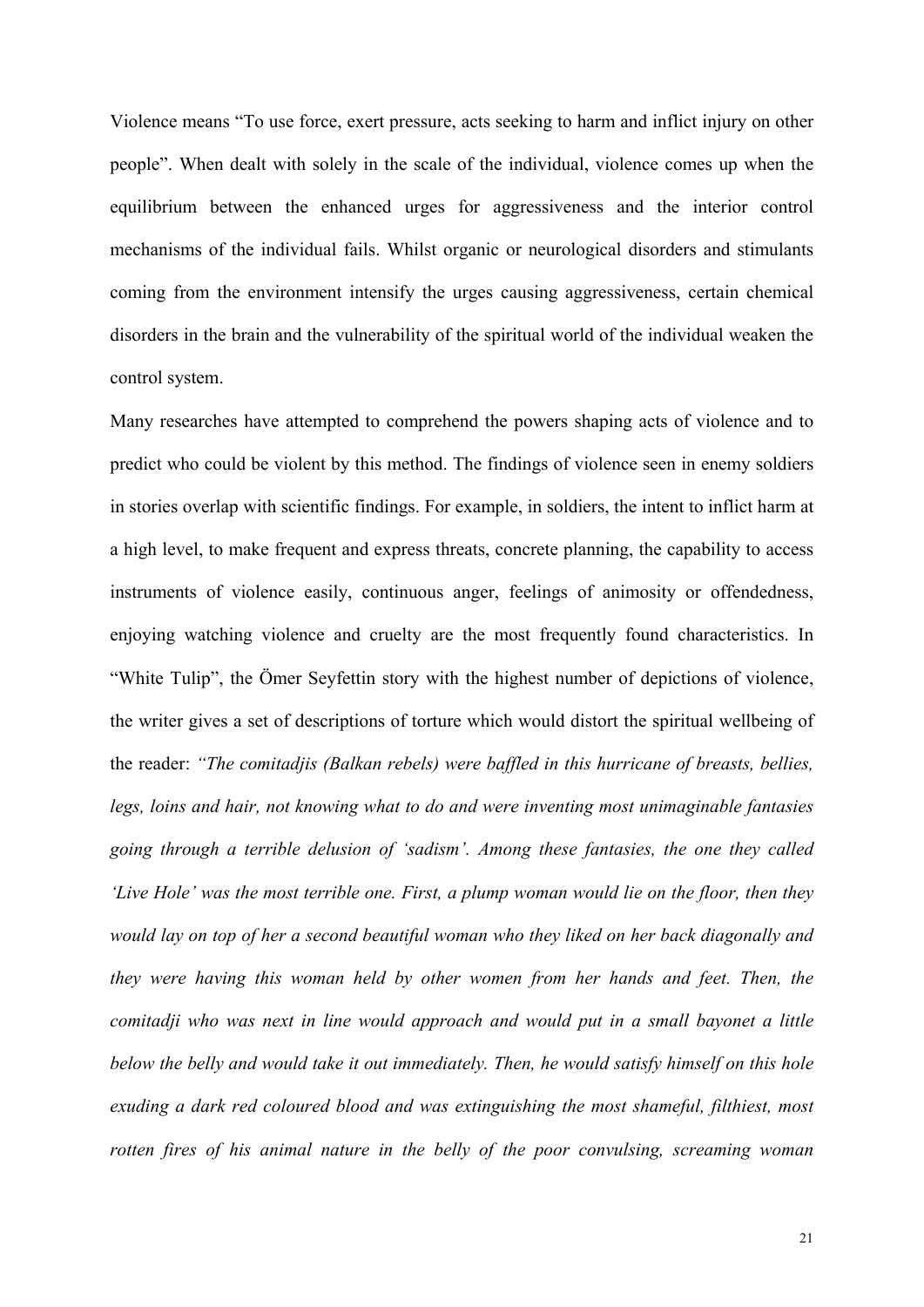*between her bloody intestines. The women whose bellies were pierced would not live and die moaning and in convulsions in a couple of hours".* (White Tulip, p. 51-52).

In the story titled Beyaz Lale (White Tulip), the writer describes how the Bulgarian army pillaged a Turkish town; with every detail lived during this pillaging presented in such a way to distort the psychology of let alone children, but even of adults. The selected heroes are such that they may lead the child towards "violence" and "crushing the weak". For example, the main character of the story, Bulgarian major Ratko Balkanenski, shows violence and tyranny as a privilege: *"A young woman can give birth to fifteen enemies. Killing a young woman or a girl means killing fifteen enemies together. If Turks had chopped all of us up, listening to the words of the elders when they captured this place, would there be any Bulgarian left today. They were mistaken. They didn't cut our women, children when they had the chance. The noncut Bulgarians reproduced and strengthened by coupling. They rose from under their merciful, in other words, weak, sovereigns and now they climbed on top of them. I mean, massacre is a social medication."* (White Tulip, p. 53).

The terms "When they had the chance" and "merciful, that is weak" used in the excerpt above merit attention. With the term "When they had the chance", exertion of violence against the helplessness of the other side is shown as an opportunity which should be made use of. By the term "Merciful, which is weak", people with the sentiments of pity and helpfulness are described as "weak". All this is summarized by the phrase "Violence is a social medicine" and violence is represented as sole remedy for social comfort. (Bölükbaşı, 2002, p. 23).

The children may take the hero of a book they read as a model for themselves. The best known study on this topic is a test conducted by psychologist Bandura in 1961:

"In this test, the children watched an adult playing with simple toys and an inflated doll. In one of the test conditions, the adult started by picking up simple toys for about one minute. Then he turned his attention to the inflated doll. He approached the doll, he punched it, hit it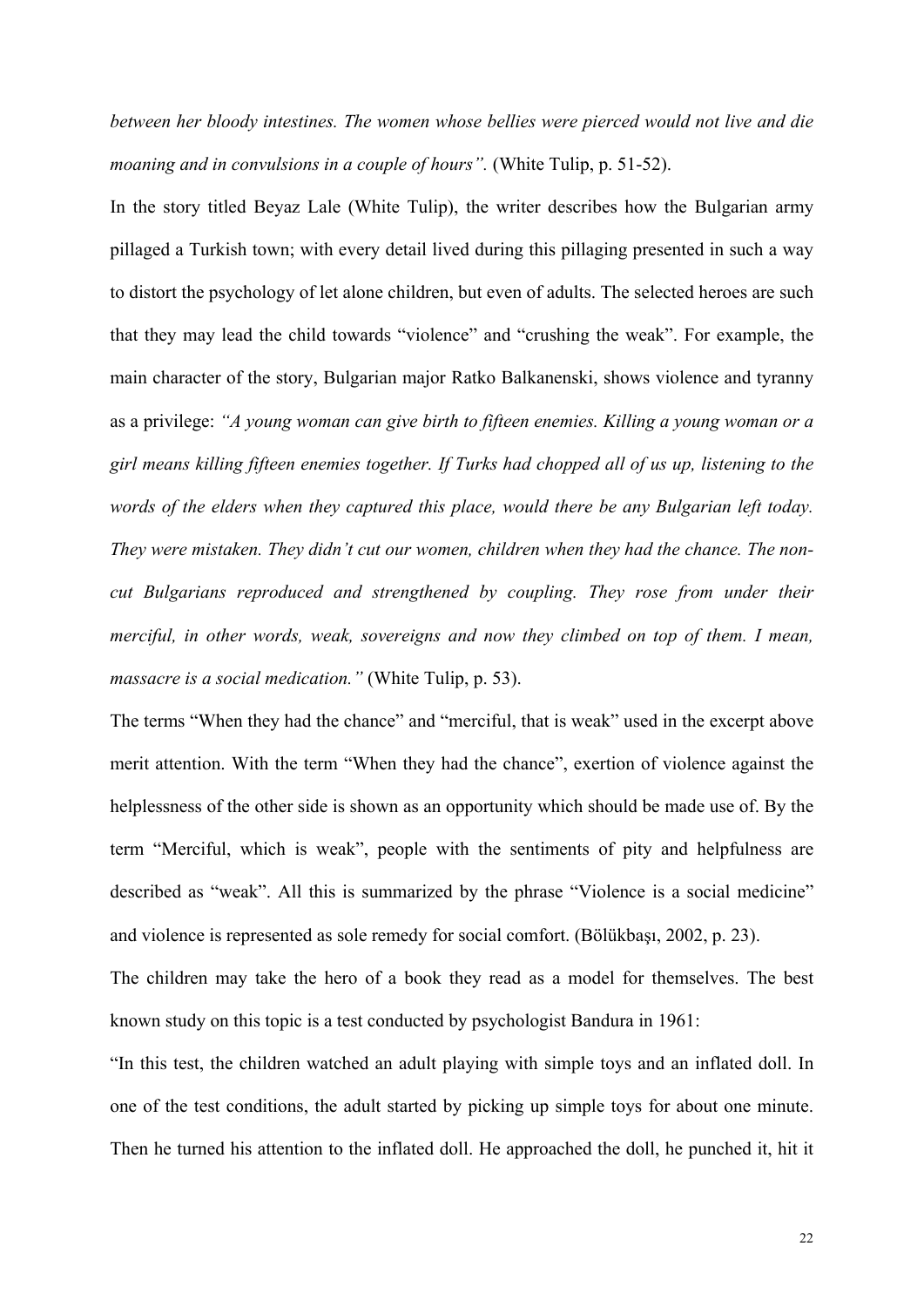with a wooden hammer, threw it up in the air and kicked it around in the room. As he did these, he yelled "Break its nose, hit it on the head, and take this". This behaviour lasted for about 9 minutes before the eyes of the children. In another condition, the adult quietly worked on other toys, did not show interest on the inflated doll. After a while, each child was left alone for 20 minutes with a set of toys including the inflated plastic doll. It was observed that the children who watched the adult performing aggressive acts acted much more aggressively than the children who watched him working on the other toys quietly. The first group punched, kicked and ill-treated the doll, making aggressive comments similar to the ones the aggressive adult said. The children in this situation learned to attack a specific type of doll. It was clearly revealed that they were more inclined to attacking than before the test. They were displaying more aggressive behaviour during the imitation process. (Freedman, Sears, Carlsmith, 1998, p. 253).

When they watch or read about an event involving excessive violence and cruelty, children throw it into their subconscious and recall it through various symptoms. This may later turn into a type of psychological disorder called "Inner Anxiety Neurosis" (Corman, 1998, p. 136). The Inner Anxiety Neurosis may present itself sometimes by perceiving a foreign face as an enemy, sometimes by living in continuous anxiety, fearing that something bad will happen to somebody close to the patient and sometimes by frequent nightmares or fear of death created for no reason. (Bölükbaşı, 2002, p. 25).

**Execution:** In general, in stories, the executions of war criminals, traitors and sometimes the innocent are told. A child who was orphaned when his father was beheaded when he was twelve years old, the execution of a wronged hero or the psychology of a man carrying his own death edict is told in the stories illustratively. The psychologies of victims going to the gallows are described superficially: *"To think of these rapidly was turning his brain, was shaking him with that fatalist, desperate but noble fear felt by the innocent person who would*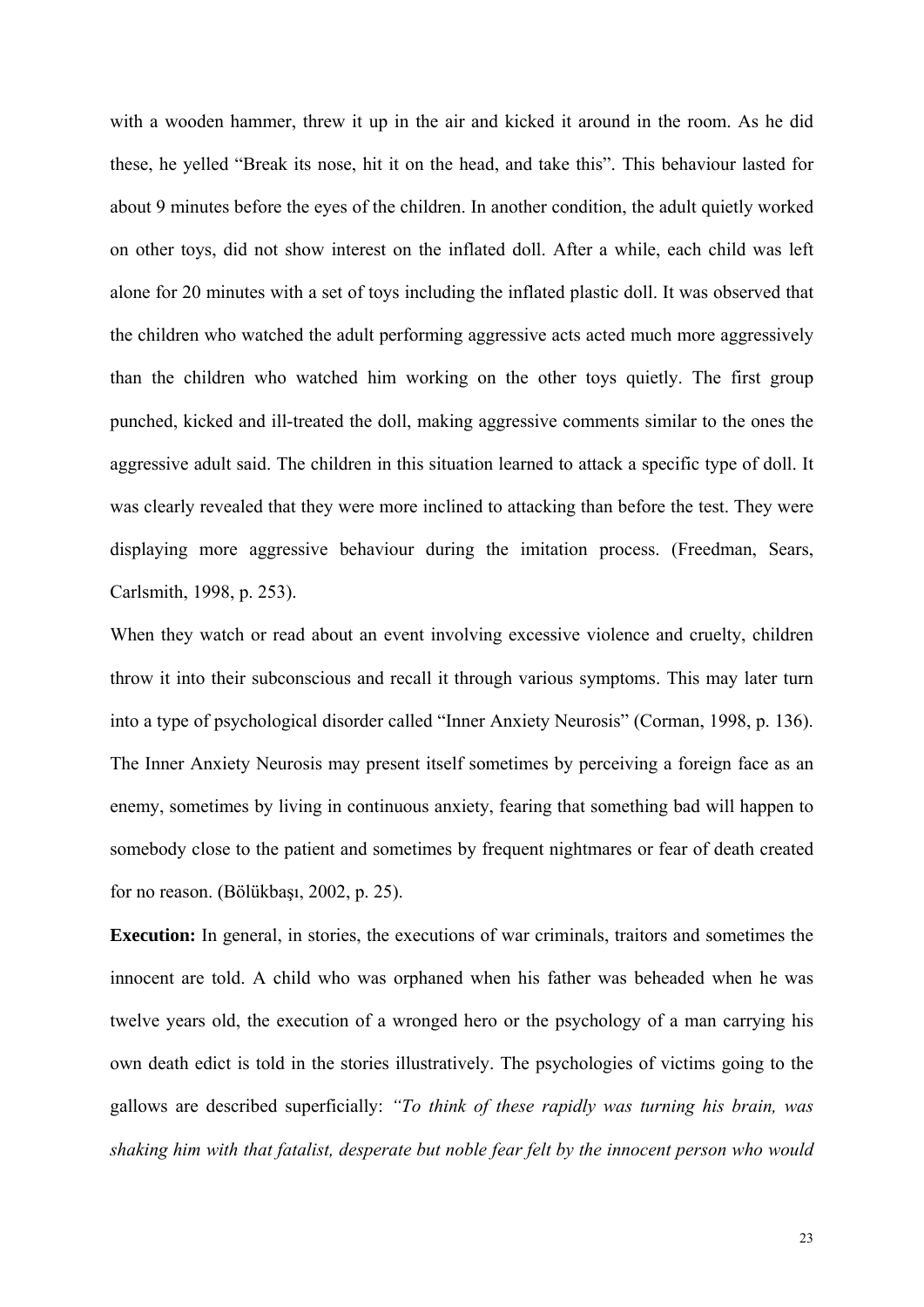*extend his head under the sword of the executioner as he walked towards the rope to be hanged."* (The Bomb, Primo The Turkish Boy, p. 76). The noble stance against death of the innocent victim to be executed is shown as a model in the stories.

**Injuries:** One of the natural consequences of wars is the injury. Ömer Seyfettin has an interesting power of imagination on the subject of injuries as well in his stories. Those who support the heroism image of the writer most are the war veterans wounded in various places. These heroes usually win victories despite being injured in various parts of their bodies. Such a situation is dealt with in this scene: *"His thick moustache, big hazel eyes with the looks of a falcon, his broad strong shoulders and his soldier-like walk made everyone admire him. He was wounded thirty times until then in various parts of his body, had brought the heads of many generals as gifts to the Pashas, hanging them on his spear."* 

When telling of injuries, the writer resorts to violence filled descriptions: *"- How should I say it. At that moment his left leg dropped to the ground with his stirrup, his boot. We ran. We held the head of the horse. We took him down. Blas Şeri entered the fort applauding him, yelling 'Hurray, hurray!. The poor man's face was all yellow. He was looking at his detached leg on the ground, was saying 'Whoever loves his god, kill me!'. We brought him to the tent in our arms. The surgeon stopped the blood which was running furiously."* (The Bomb, p. 138).

Although being wounded is a matter of honour, death is nobler than getting injured. *"For a warrior, there is nothing as sad as living far away from war. Death was much better than being disabled at a young age. The dying warrior would retire to his eternal resting place in honour, yet the hero left without a leg would writhe in the pain of hell as long as he lived, yearning for war".* (The Bomb, p. 138). Still, Ömer Seyfettin describes a soldier wounded in forty-nine places as a military legend hero in his story titled "How Many Wounds in All". *"- He said look here. He was pointing to the very end of the couch on his left. - … - Did you see, that officer? A very well dressed, young, very elegant, tall, slim, brown haired officer with the*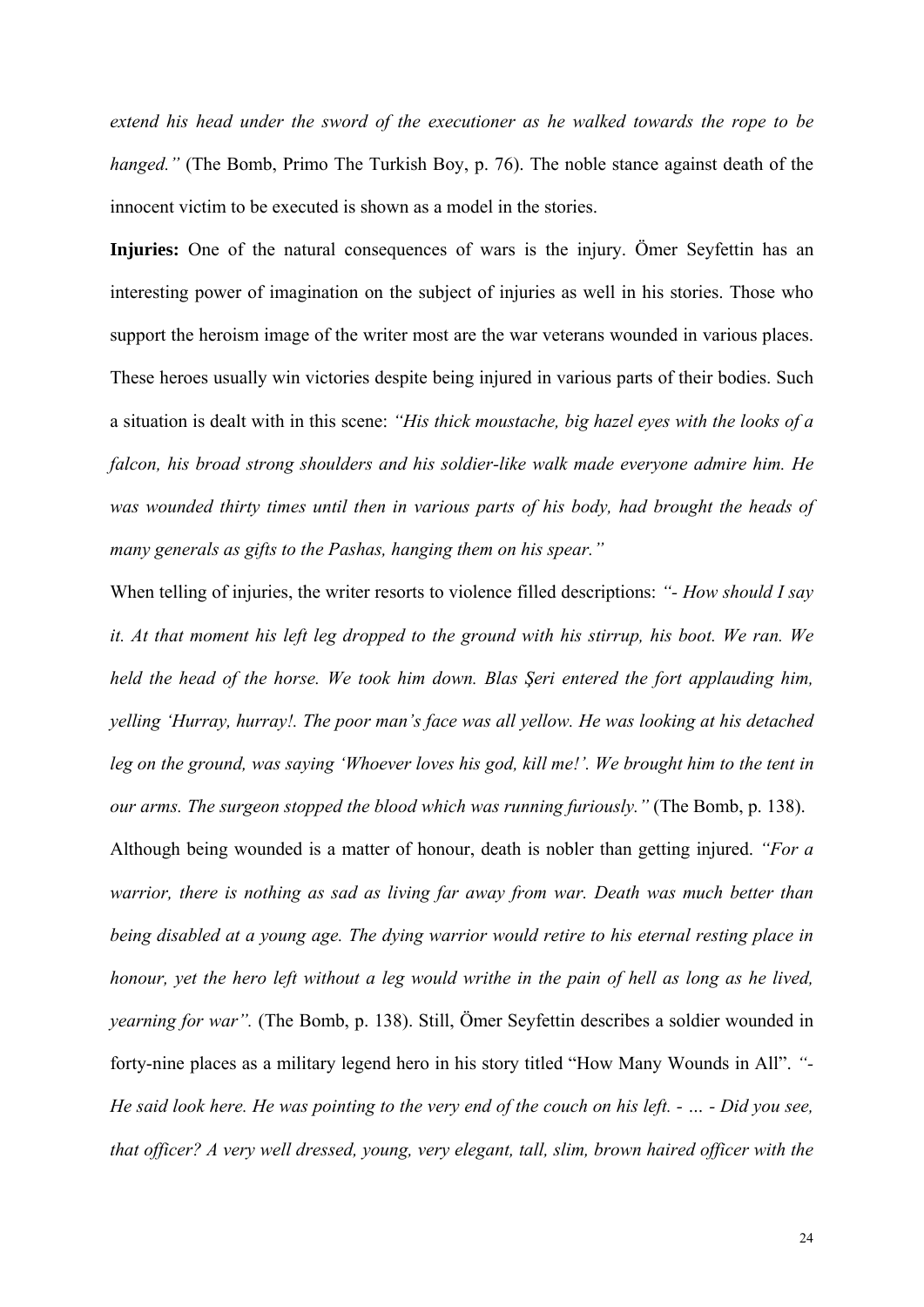*large fur cap…, - I said I saw. Isn't the one you just saluted?, - Yes… A strange coincidence brought us together in Çanakkale, the Caucasus front, in Baghdad, in Syria and Macedonia, Always in hospital on the operating table…- So he was always wounded? – And in how many places? Guess? I calculated the war fronts I said: - Five places – No. - I added a few more to the number of the fronts. Ten places. – No. – Fifteen places. – No. – Eighteen. – No. – Twenty-five places. – No, more. – Thirty-five. – No. I couldn't say forty. This was incredible. I left saying – You're joking doctor, tell me. – Exactly forty-nine in all…"* (The Bomb, How Many Wounds In All, p. 33-34).

### **CONCLUSION**

In Ömer Seyfettin's stories, the deaths during war are described in a horrific manner. When deaths in the family are described rather than the grieving of the survivors, injuries or giving the details of illnesses, the memories of the dead are touched upon.

In many of the parts in Ömer Seyfettin's stories describing deaths, there are numerous scenes making no contribution to the experience of the young reader. Those losing their husbands or fathers, women and their children have to deal with very poignant consequences and a major part of the school children who lose one or both parents in wars look to the future pessimistically.

It is easy to exaggerate the impact of Ömer Seyfettin's stories as reading books. There is no doubt that these reading books are very widely read in Turkey either. Thousands of children living around here spend most of their time reading these books. Yet, these books are quite heavy for a lot of the children. In Turkey, parents and teachers assert that the events full of lessons selected in the book "*Nurture the love of reading in children and protect the youth to become unfeeling and tough individuals after the long and tiring studying hours spent in school*". However, these children, reading scenes full of death and violence in stories, are looking at the future pessimistically, seeing other nations as enemy.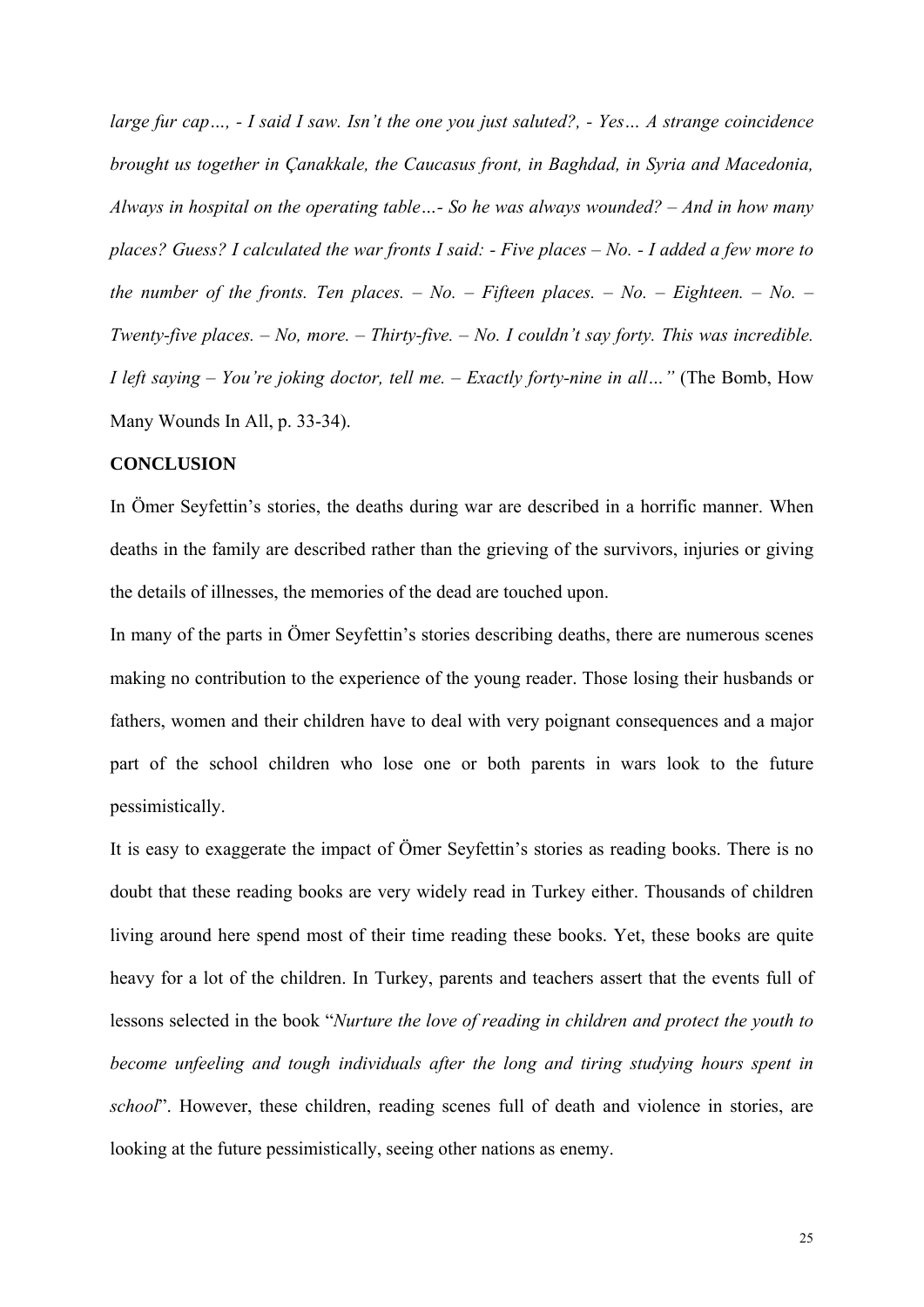The violence-filled passages in Ömer Seyfettin's stories are unpleasant and it is time to realize that the worlds of certain children who lost their parents or siblings in the parts relating to deaths in the family have been destroyed. It is difficult to say how adversely the children are influenced by these books. Yet, it is clear that like other books written for children, the reading books in schools occupy the children's minds with the deaths of the Balkan War period. As it is continuously emphasized that death is very close to a person, help must be provided to these children growing up with these types of stories.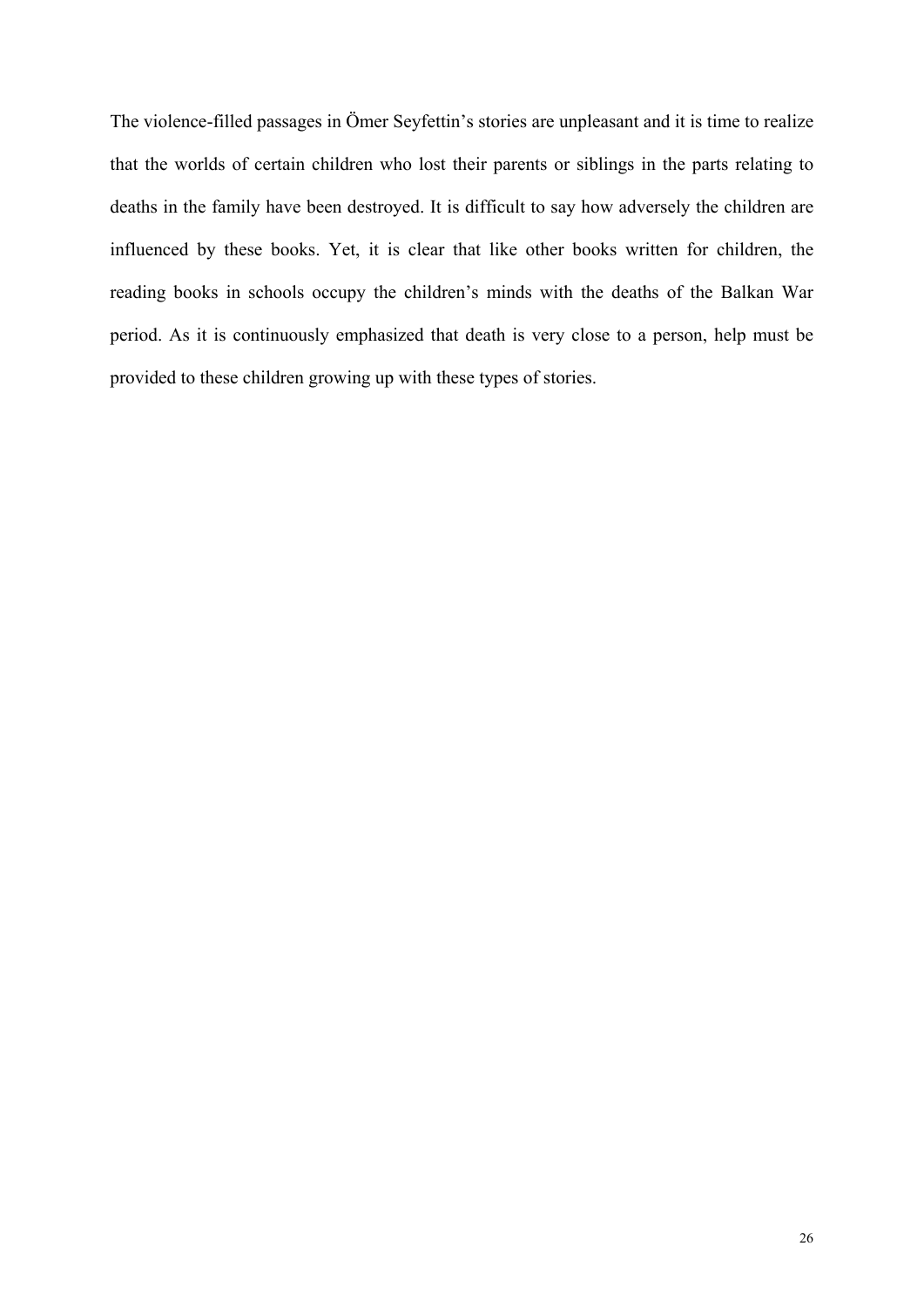### **References**:

1. Bölükbaş, Fatma, *"* Study of the Story 'White Tulip' in terms of Violence – Child Psychology", Symposium on Violence Reflecting upon Children's Literature and Pediatrics, April 25-27, 2002, Eskişehir, Osmangazi University Faculty of Arts and Sciences Comparative Literature Department and Faculty of Medicine Child Health Main Discipline

2. Colin McGeorge**, "**Death and Violence in Some Victorian School Reading Books**"**  *Children's Literature in Education, Vol. 29, No. 2, 1998* 

3. CORMAN, Louis, Psikanaliz Açısından Çocuk Eğitimi, Translated by. H. Portakal, Cem Yayınları, İstanbul, p. 136, 1998

4. Freedman, J.L., Sears, D., Carlsmıth, J., Sosyal Psikoloji, Translated by A.Dönmez, İmge Yayınları, Ankara, p. 253, 1998

5. Gönen, Mübeccel et al., "READING HABITS OF STUDENTS 5., 6. AND 7.GRADES" Millî Eğitim Dergisi, 2004, V. 164, p. 5

6. Ömer Seyfettin, Asilzadeler, İnkılap Yayınları, İstanbul, 2003

7. Ömer Seyfettin, Bahar ve Kelebekler, İnkılap Yayınları, İstanbul, 2003

8. Ömer Seyfettin, Beyaz Lale, İnkılap Yayınları, İstanbul, 2003

9. Ömer Seyfettin, Bomba, İnkılap Yayınları, İstanbul, 2003

10. Ömer Seyfettin, Gizli Mabet, İnkılap Yayınları, İstanbul, 2003

11. Ömer Seyfettin, İlk Düşen Ak, İnkılap Yayınları, İstanbul, 2003

12. Ömer Seyfettin, Mahçupluk İmtihanı, İnkılap Yayınları, İstanbul, 2003

13. Ömer Seyfettin, Memlekete Mektup, İnkılap Yayınları, İstanbul, 2003

14. Ömer Seyfettin, Yalnız Efe, İnkılap Yayınları, İstanbul, 2003

15. Ömer Seyfettin, Yüksek Ökçeler, İnkılap Yayınları, İstanbul, 2003

16. Tosunoğlu, Mesiha. Reading Habits in Turkish Teaching of Turkish Language and

Reading Inclinations of Children" Türk Dili Dergisi, 2002, V:609. p. 547–563